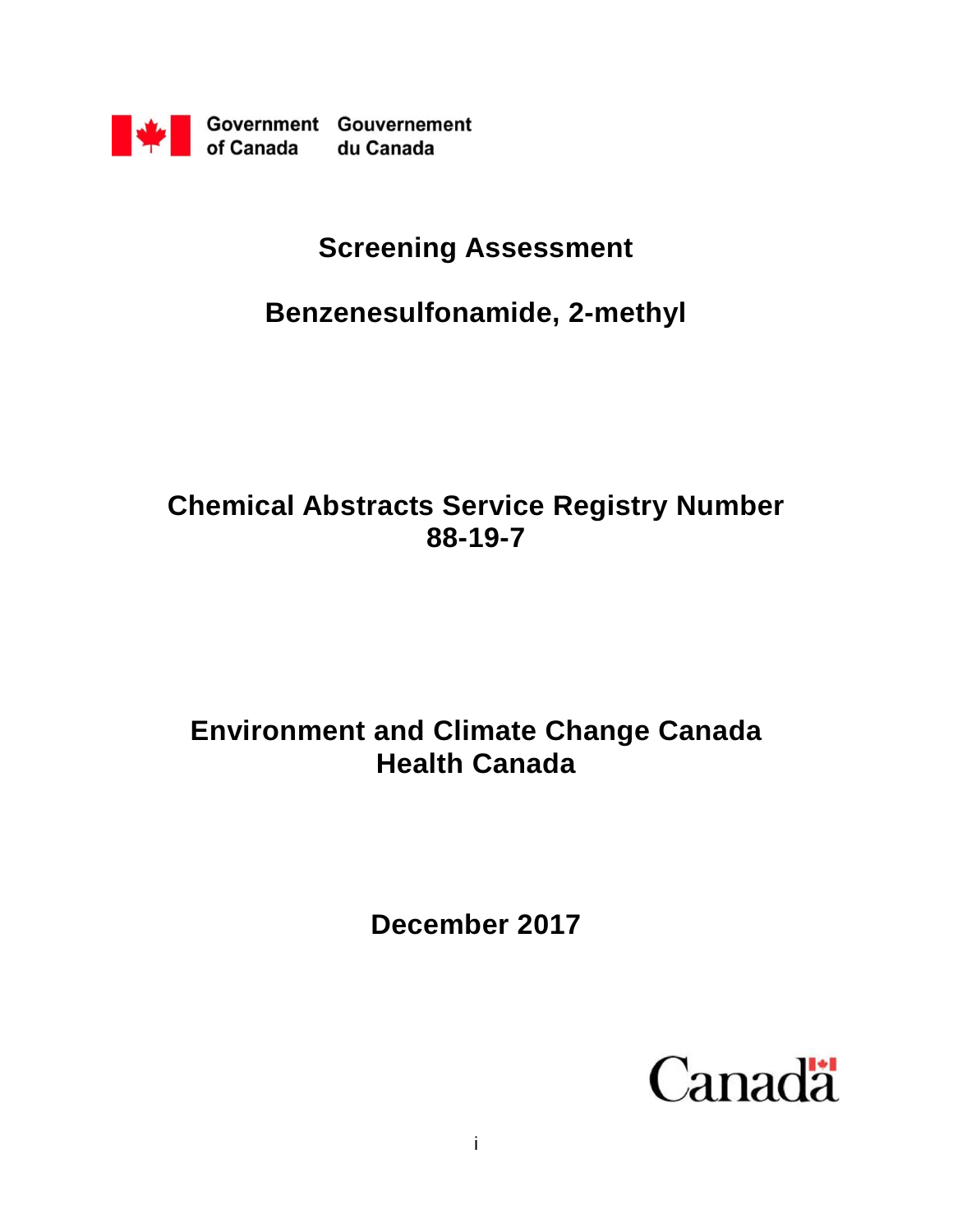Cat. No.: En14-297/2017E-PDF ISBN 978-0-660-23863-0

Information contained in this publication or product may be reproduced, in part or in whole, and by any means, for personal or public non-commercial purposes, without charge or further permission, unless otherwise specified.

You are asked to:

- Exercise due diligence in ensuring the accuracy of the materials reproduced;
- Indicate both the complete title of the materials reproduced, as well as the author organization; and
- Indicate that the reproduction is a copy of an official work that is published by the Government of Canada and that the reproduction has not been produced in affiliation with or with the endorsement of the Government of Canada.

Commercial reproduction and distribution is prohibited except with written permission from the author. For more information, please contact Environment and Climate Change Canada's Inquiry Centre at 1-800-668-6767 (in Canada only) or 819-997-2800 or email to [ec.enviroinfo.ec@canada.ca.](mailto:ec.enviroinfo.ec@canada.ca)

© Her Majesty the Queen in Right of Canada, represented by the Minister of the Environment and Climate Change, 2016.

Aussi disponible en français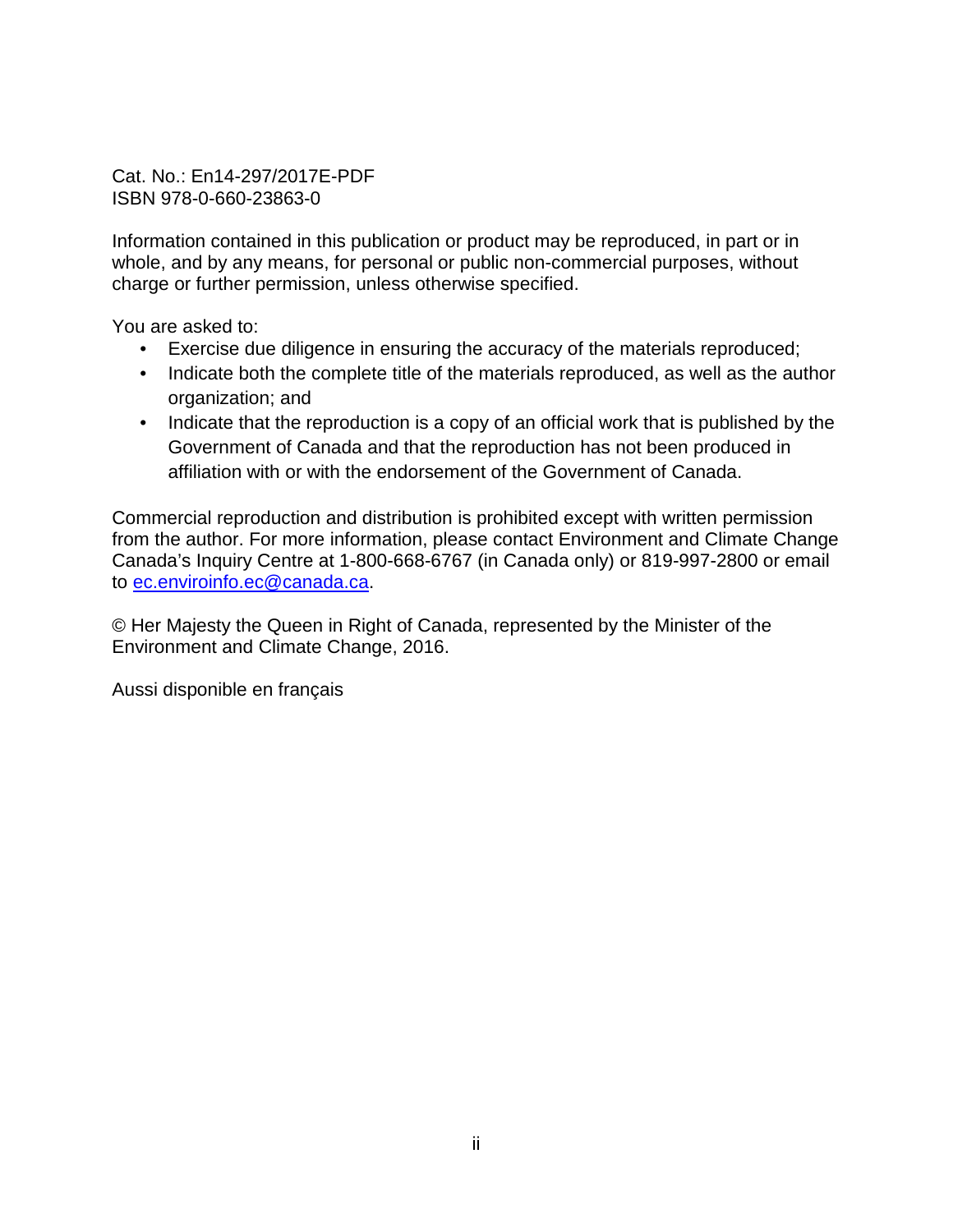## <span id="page-2-1"></span>**Synopsis**

 $\overline{a}$ 

Pursuant to section 68 of the *Canadian Environmental Protection Act, 1999* (CEPA), the Minister of the Environment and the Minister of Health have conducted a screening assessment of benzenesulfonamide, 2-methyl, hereinafter referred to as 2-MBS. The Chemical Abstracts Service Registry Number (CAS  $RN<sup>1</sup>$  $RN<sup>1</sup>$  $RN<sup>1</sup>$ ) for 2-MBS is 88-19-7. This substance is among those substances identified as priorities for assessment based on human health concerns.

2-MBS does not occur naturally in the environment. In 2011, there were no reports of manufacture above the reporting threshold of 100 kg for 2-MBS; between 1000 and 10 000 kg of 2-MBS were imported into Canada. It is used primarily as an intermediate for fluorescent pigments and plasticizer resins and as a plasticizer for hot-melt adhesives. 2-MBS is used in cosmetics as an ingredient in nail polish and may be formed in small amounts during the manufacture of the food additive saccharin (according to regulations specific to food-grade specifications for additives, saccharin can contain no more than 10 parts per million 2-MBS as an impurity).

The ecological risk of 2-MBS was characterized using the ecological risk classification of organic substances (ERC). The ERC is a risk-based approach that employs multiple metrics for both hazard and exposure based on weighted consideration of multiple lines of evidence for determining risk classification. Hazard profiles based principally on metrics regarding mode of toxic action, chemical reactivity, food web-derived internal toxicity thresholds, bioavailability, and chemical and biological activity are established. Metrics considered in the exposure profiles include potential emission rate, overall persistence, and long-range transport potential. A risk matrix is used to assign a low, moderate or high level of potential concern for substances based on their hazard and exposure profiles. The ERC identified 2-MBS as having low potential to cause ecological harm.

Considering all available lines of evidence presented in this screening assessment, there is low risk of harm to organisms and the broader integrity of the environment from 2-MBS. It is concluded that 2-MBS does not meet the criteria under paragraphs 64(*a*) or (*b*) of CEPA as it is not entering the environment in a quantity or concentration or under conditions that have or may have an immediate or long-term harmful effect on the environment or its biological diversity or that constitute or may constitute a danger to the environment on which life depends.

<span id="page-2-0"></span> $1$  The Chemical Abstracts Service Registry Number (CAS RN) is the property of the American Chemical Society and any use or redistribution, except as required in supporting regulatory requirements and/or for reports to the Government of Canada when the information and the reports are required by law or administrative policy, is not permitted without the prior, written permission of the American Chemical Society.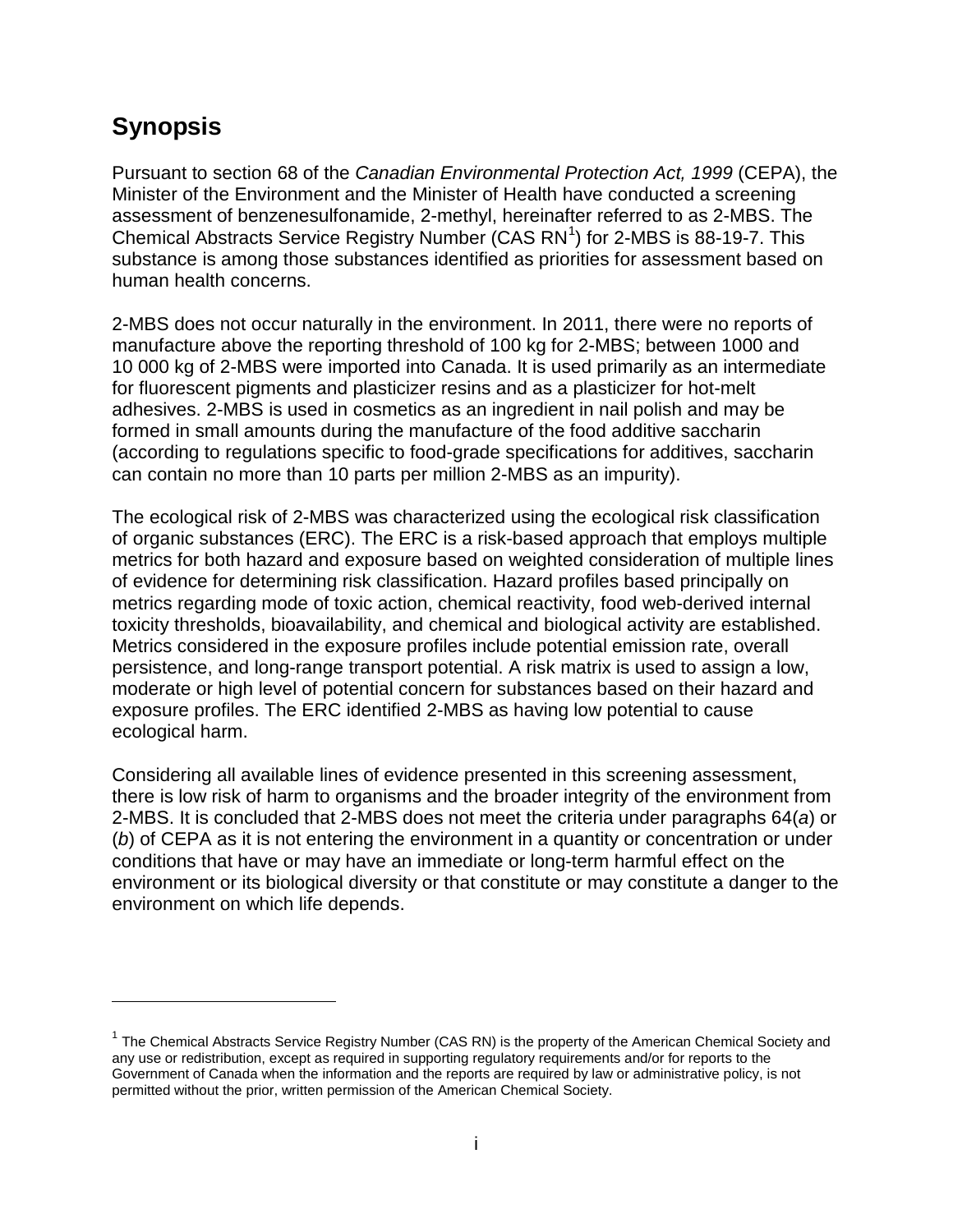For the general population of Canada, potential exposures to 2-MBS were estimated as a total daily intake from environmental media (i.e., drinking water, dust) and food. As well, exposure from use of nail polish containing 2-MBS was characterized.

The critical health effects were developmental effects, as well as effects on the liver and kidney. Margins of exposure comparing effect levels for the critical health effects and the estimated exposures of the general population were considered adequate to address uncertainties in the health effects and exposure databases for 2-MBS.

On the basis of the information presented in this screening assessment, it is concluded that 2-MBS does not meet the criteria under paragraph 64(*c*) of CEPA as it is not entering the environment in a quantity or concentration or under conditions that constitute or may constitute a danger in Canada to human life or health.

Therefore, it is concluded that 2-MBS does not meet any of the criteria set out in section 64 of CEPA.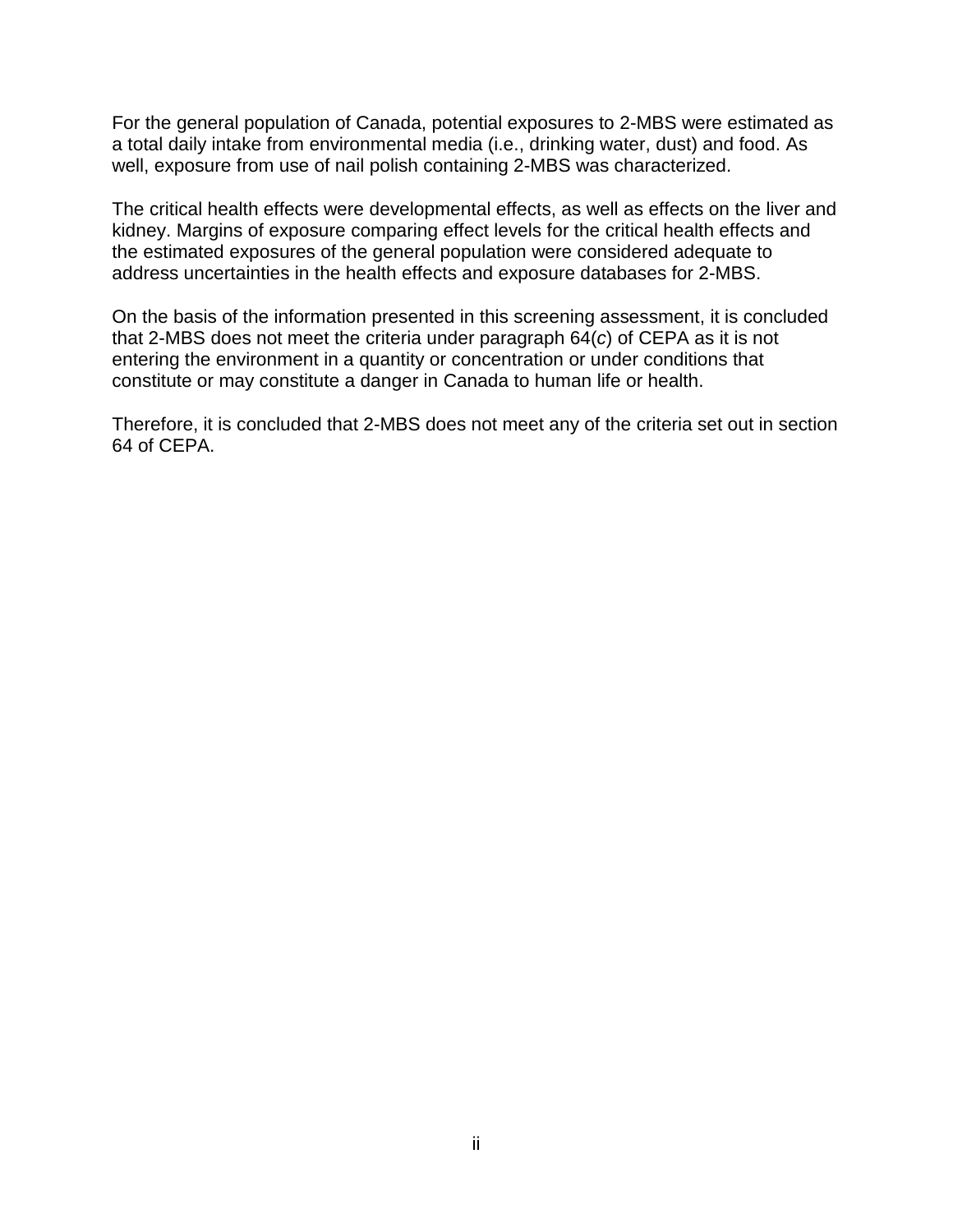# **Table of Contents**

| 4. Sources and Uses                                                                                                |    |
|--------------------------------------------------------------------------------------------------------------------|----|
|                                                                                                                    |    |
|                                                                                                                    |    |
|                                                                                                                    |    |
|                                                                                                                    |    |
|                                                                                                                    |    |
|                                                                                                                    |    |
|                                                                                                                    |    |
| <b>7. Conclusion</b>                                                                                               |    |
| References.                                                                                                        |    |
| Appendix A. Exposure factors used to derive estimates from environmental<br>media.                                 | 15 |
| Appendix B. Estimates of daily intake from food and estimates for total daily<br>intake from water, dust and food. | 15 |

# **List of Tables**

| Table 3-1. Physical and chemical property values for 2-MBS (at standard temperature |  |
|-------------------------------------------------------------------------------------|--|
|                                                                                     |  |
| Table 6-1. Summary of MOEs (based on comparison of exposure to NOAEL range of       |  |
|                                                                                     |  |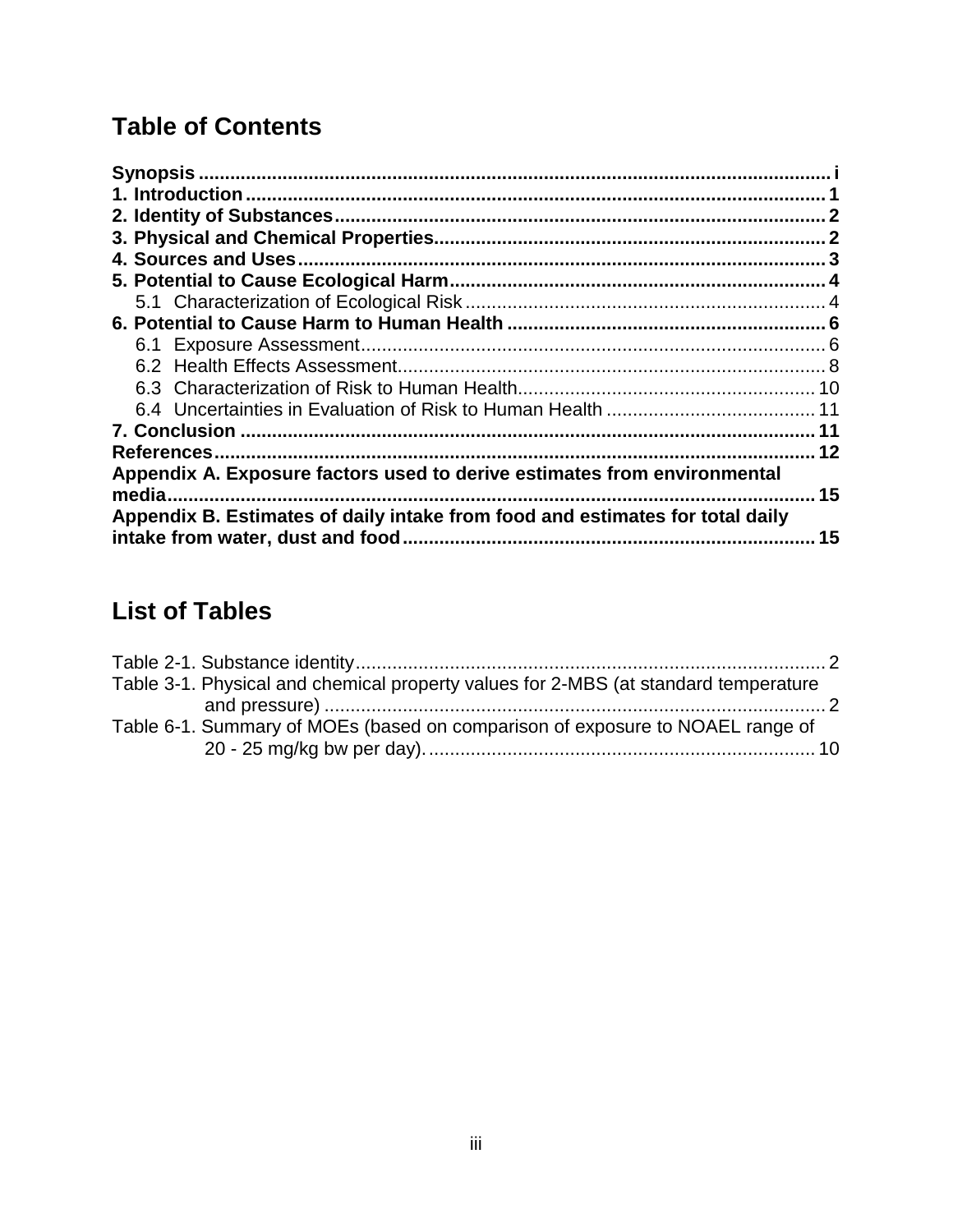## <span id="page-5-0"></span>**1. Introduction**

Pursuant to section 68 of the *Canadian Environmental Protection Act, 1999* (CEPA) (Canada 1999), the Minister of the Environment and the Minister of Health have conducted a screening assessment of benzenesulfonamide, 2-methyl (2-MBS) to determine whether this substance presents or may present a risk to the environment or to human health. This substance was considered a priority on the basis of other human health concerns (ECCC, HC [modified 2007]).

2-MBS was reviewed internationally through the Cooperative Chemicals Assessment Programme of the Organization for Economic Cooperation and Development (OECD), and a Screening Initial Data Set (SIDS) Initial Assessment Report (SIAR) is available (OECD 2002). These assessments undergo rigorous review and endorsement by international governmental authorities. Health Canada and Environment and Climate Change Canada are active participants in this process and consider these assessments reliable. The OECD SIAR for 2-MBS (OECD 2002), referred to as *o*-toluenesulfonamide in the SIAR, is used to inform the health effects characterization in this screening assessment.

The ecological risk of 2-MBS was characterized using the ecological risk classification of organic substances (ERC) (ECCC 2016a). The ERC describes the hazard of a substance using key metrics including mode of toxic action, chemical reactivity, food web-derived internal toxicity thresholds, bioavailability, and chemical and biological activity and considers the possible exposure of organisms in the aquatic and terrestrial environments based on factors including potential emission rates, overall persistence and long-range transport potential in air. The various lines of evidence are combined to identify substances as warranting further evaluation of their potential to cause harm to the environment or as having a low likelihood of causing harm to the environment.

This screening assessment includes consideration of information on chemical properties, environmental fate, hazards, uses and exposures, including additional information submitted by stakeholders. Relevant data were identified up to October 2016. Empirical data from key studies as well as some results from models were used to reach the conclusions.

This screening assessment was prepared by staff in the CEPA Risk Assessment Program at Health Canada and Environment and Climate Change Canada and incorporates input from other programs within these departments. The ecological portion of this assessment is based on the ERC document (published July 30, 2016), which was peer-reviewed and subject to a 60-day public comment period. Additionally, the draft of this screening assessment (published February 11, 2017) was also subject to a 60-day public comment period.

While external comments were taken into consideration, the final content and outcome of the screening assessment remain the responsibility of Environment and Climate Change Canada and Health Canada.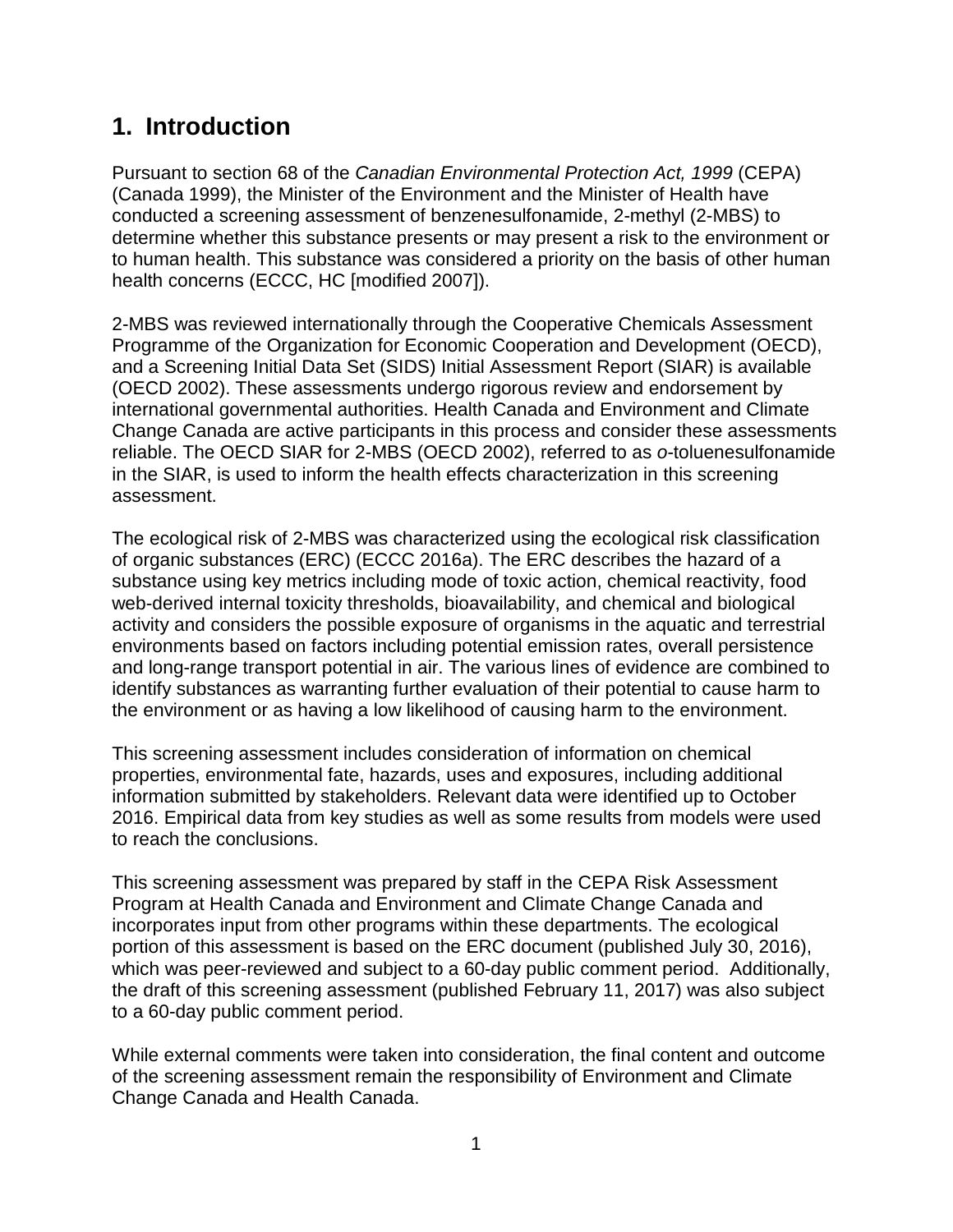This screening assessment focuses on information critical to determining whether the substance meets the criteria as set out in section 64 of CEPA by examining scientific information and incorporating a weight-of-evidence approach and precaution. [2](#page-6-4) The screening assessment presents the critical information and considerations that form the basis of the conclusion.

#### <span id="page-6-0"></span>**2. Identity of Substances**

2-MBS is an organic chemical that is also known as *o*-toluenesulfonamide. Information regarding the substance identity of 2-MBS is summarized in Table 2-1.

| Table 2-1. Substance Identity<br>CAS RN <sup>a</sup> | <b>DSL name</b>                                          | <b>Chemical structure</b>                          | <b>Molecular weight</b> |  |  |
|------------------------------------------------------|----------------------------------------------------------|----------------------------------------------------|-------------------------|--|--|
| 88-19-7                                              | (common name)<br>benzenesulfonamide,<br>2-methyl (2-MBS) | and molecular formula<br>$N_{\rm B}$ $N_{\rm H_2}$ | (g/mol)<br>171.22       |  |  |
|                                                      |                                                          | $C_7H_9NO_2S$                                      |                         |  |  |

<span id="page-6-2"></span>**Table 2-1. Substance identity**

 $\overline{a}$ 

<sup>a</sup> The Chemical Abstracts Service Registry Number (CAS RN) is the property of the American Chemical Society and any use or redistribution, except as required in supporting regulatory requirements and/or for reports to the Government of Canada when the information and the reports are required by law or administrative policy, is not permitted without the prior, written permission of the American Chemical Society.

## <span id="page-6-1"></span>**3. Physical and Chemical Properties**

Key physical and chemical properties of 2-MBS are summarized in Table 3-1. Additional physical and chemical properties are presented in ECCC (2016b).

#### <span id="page-6-3"></span>**Table 3-1. Physical and chemical property values for 2-MBS (at standard temperature and pressure)**

<span id="page-6-4"></span> $2$ A determination of whether one or more of the criteria of section 64 of CEPA are met is based upon an assessment of potential risks to the environment and/or to human health associated with exposures in the general environment. For humans, this includes, but is not limited to, exposures from ambient and indoor air, drinking water, foodstuffs, and products available to consumers. A conclusion under CEPA is not relevant to, nor does it preclude, an assessment against the hazard criteria specified in the *Hazardous Products Regulations*, which is part of the regulatory framework for the Workplace Hazardous Materials Information System for products intended for workplace use. Similarly, a conclusion based on the criteria contained in section 64 of CEPA does not preclude actions being taken under other sections of CEPA or other Acts.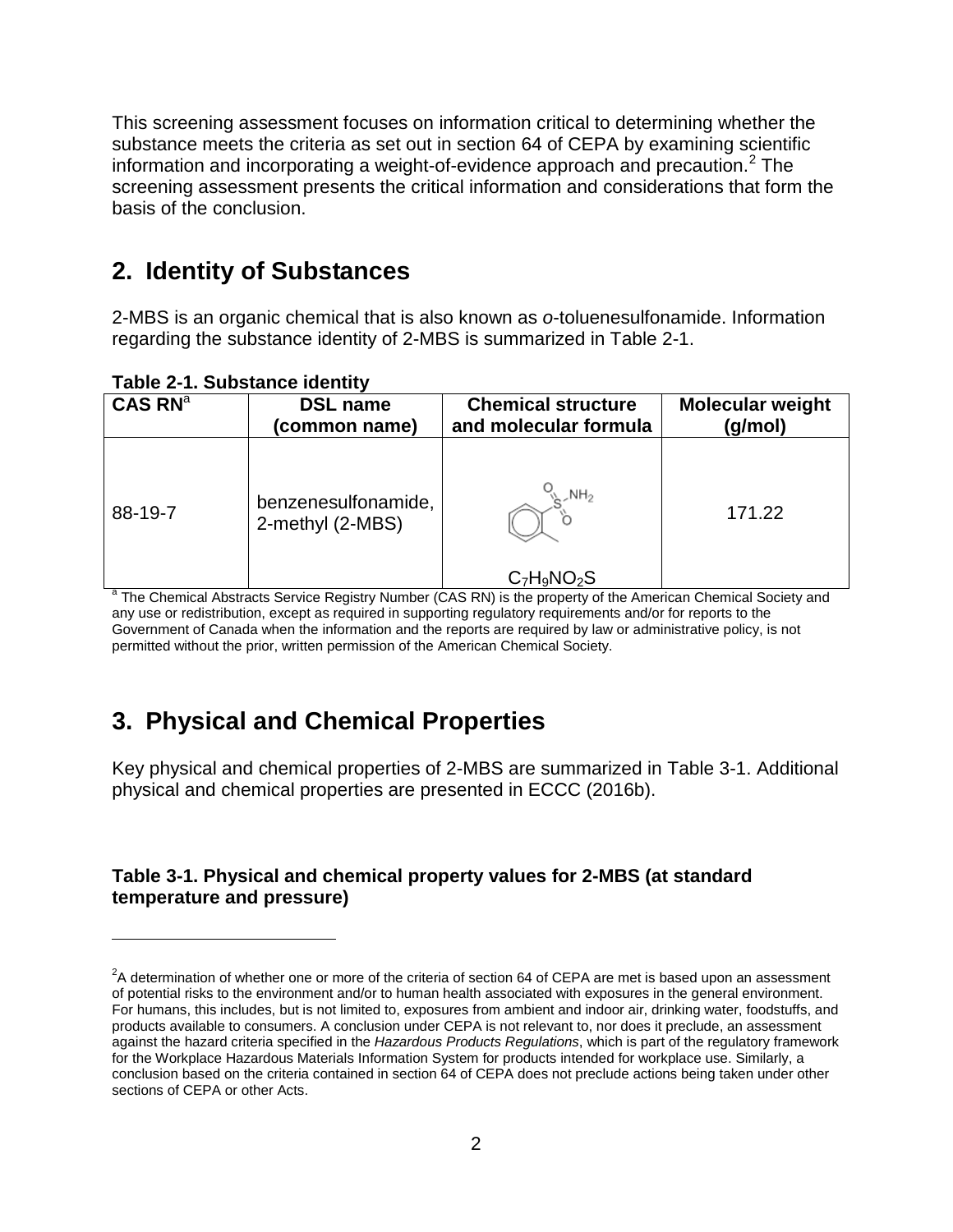| <b>Property</b>        | <b>Value</b>          | Type of data         | <b>Reference</b>   |
|------------------------|-----------------------|----------------------|--------------------|
| Water solubility (g/L) | 1.6                   | experimental         | <b>OECD 2002</b>   |
| Vapour pressure (Pa)   | $6.6 \times 10^{-5}$  | experimental         | <b>OECD 2002</b>   |
| Henry's law constant   | $4.76 \times 10^{-2}$ | modelled             | ChemIDplus 1993-   |
| (Pa $m^3$ /mol)        |                       |                      |                    |
| $log K_{ow}$           | 0.84                  | experimental         | ECHA c2007-2015,   |
| (dimensionless)        |                       |                      | Hansch et al. 1995 |
| $K_{oc}$               | 68                    | <b>Estimated</b>     | <b>HSDB 1983-</b>  |
| (dimensionless)        |                       | (from Log $K_{ow}$ ) |                    |
| pKa                    | 10.18                 | experimental         | <b>OECD 2002</b>   |

Abbreviations:  $K_{ow}$  octanol–water partition coefficient; pKa - acid dissociation constant.

### <span id="page-7-0"></span>**4. Sources and Uses**

 $\overline{a}$ 

2-MBS does not occur naturally in the environment.

On the basis of information submitted pursuant to section 71 of CEPA regarding commercial activity in Canada (Canada 2012), 2-MBS was not manufactured in Canada in 2011 above the reporting threshold of 100 kg. Between 1000 and 10 000 kg of 2-MBS were imported into Canada during the same calendar year<sup>[3](#page-7-1)</sup> (Environment Canada 2013).

In the United States, there was no reported import or manufacturing of the substance in 2012 (CDAT [modified 2016]).

Globally, 2-MBS is used as a mixture with 4-MBS (*p*-toluenesulfonamide; CAS RN 70- 55-3) as a plasticizer for hot-melt adhesives and as a chemical intermediate for fluorescent pigments and plasticizer resins (OECD 2002). In Canada, information regarding uses of 2-MBS was submitted in response to the recent section 71 survey under CEPA (Canada 2012), but is not presented herein due to confidentiality (Environment Canada 2013). These uses, however, are consistent with the global uses of this substance.

2-MBS is also used in cosmetics as an ingredient in a small number of nail polishes, where it is found in a mixture with 4-MBS (the mixture of the two isomers is referred to as tosylamide) (personal communications, emails from Consumer Product Safety Directorate, Health Canada, to Risk Management Bureau, Health Canada, 2015; unreferenced).

<span id="page-7-1"></span><sup>&</sup>lt;sup>3</sup> Values reflect quantities reported in response to surveys. See survey for specific inclusions and exclusions (schedules 2 and 3).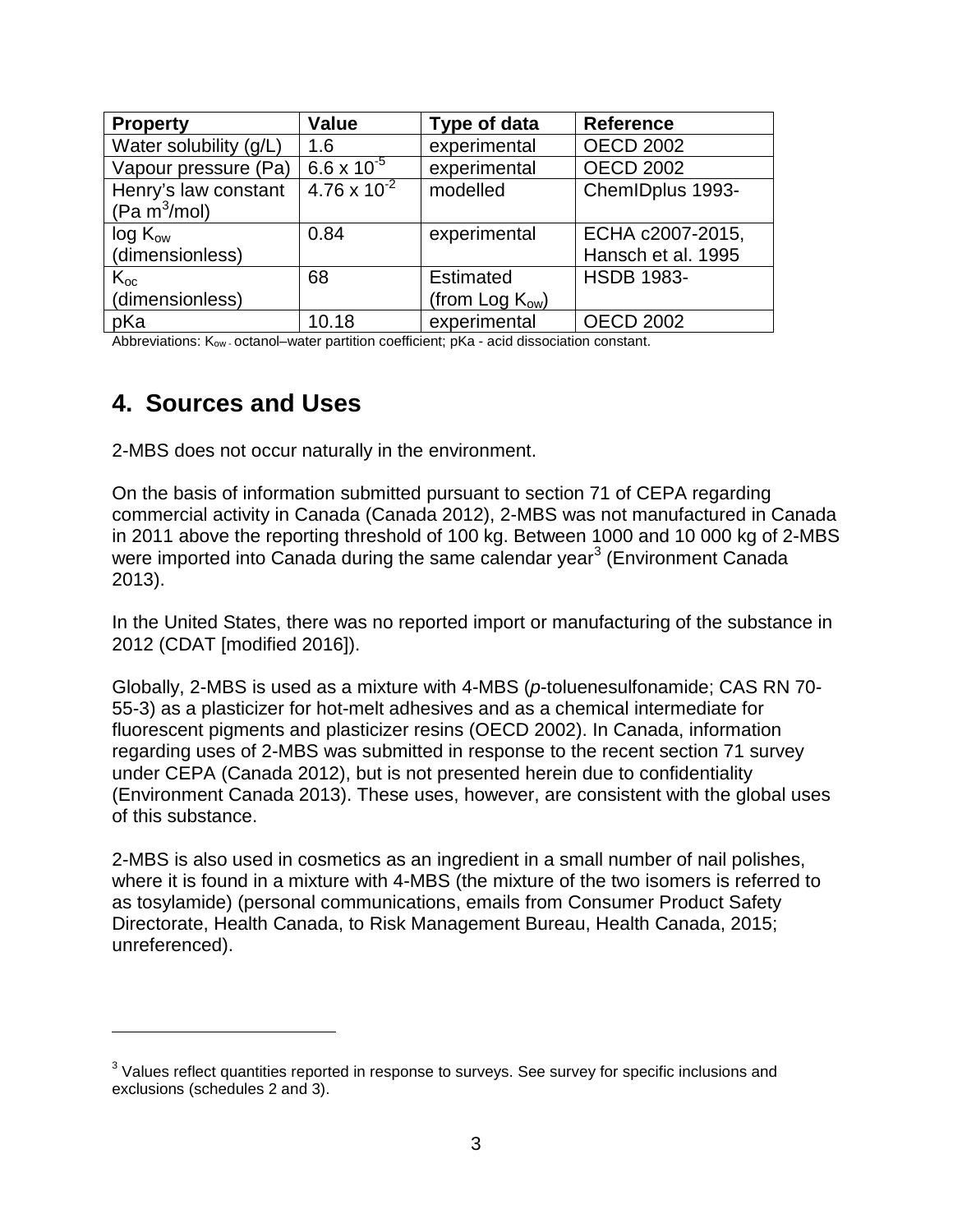2-MBS has not been identified as having uses in food packaging materials in Canada. Although there are no approved food additive uses of 2-MBS, it may be formed in small amounts during the manufacture of saccharin, which is permitted for use as a sweetener in some foods sold in Canada. The use of saccharin (or its calcium, potassium or sodium salts) must comply with the *Food and Drug Regulations*, which require that food additives meet the specifications set out in the most recent edition of the *Food Chemicals Codex* (FCC), a publication of the United States Pharmacopeial Convention. The FCC specifications for the calcium and sodium salts of saccharin<sup>[4](#page-8-2)</sup> set out acceptance criteria specifically for 2-MBS of not more than 10 ppm (USP 2016a, 2016b).

No uses were identified for 2-MBS in pesticides or drugs, including natural health products (PMRA 2010, 2015; DPD [modified 2015]; LNHPD [modified 2014]; NHPID [modified 2016], personal communications, emails from Therapeutic Products Directorate, Health Canada, to Risk Management Bureau, Health Canada, 2015; unreferenced).

# <span id="page-8-0"></span>**5. Potential to Cause Ecological Harm**

### <span id="page-8-1"></span>**5.1 Characterization of Ecological Risk**

 $\overline{a}$ 

The ecological risk of 2-MBS was characterized using the ecological risk classification of organic substances (ERC) (ECCC 2016a). The ERC is a risk-based approach that considers multiple metrics for both hazard and exposure based on weighted consideration of multiple lines of evidence for determining risk classification. The various lines of evidence are combined to discriminate between substances of lower or higher potency and lower or higher potential for exposure in various media. This approach reduces the overall uncertainty with risk characterization compared to an approach that relies on a single metric in a single medium (e.g.,  $LC_{50}$ ) for characterization. The following summarizes the approach, which is described in detail in ECCC (2016a).

Data on physical-chemical properties, fate (chemical half-lives in various media and biota, partition coefficients, fish bioconcentration), acute fish ecotoxicity, and chemical import or manufacture volume in Canada were collected from scientific literature, from

<span id="page-8-2"></span><sup>&</sup>lt;sup>4</sup> The FCC specifications for both calcium and sodium saccharin salts set out an acceptance criterion specifically for 2-MBS (*o*-toluenesulfonamide) of not more than 10 ppm (USP 2016a, 2016b). The FCC specification for saccharin includes an acceptance criterion for total "toluenesulfonamide" (both the *o*- and *p*-toluenesulfonamide) of not more than 0.0025% or 25 ppm. Specifications for potassium saccharin have not been established in the FCC but the Joint FAO/WHO Expert Committee on Food Additives (JECFA) has established specifications. These include an acceptance criterion for toluenesulfonamides of not more than 25 mg/kg (JECFA 2001). The acceptance criterion that was specific to 2-MBS was used for the purposes of the current assessment. However, even if the acceptance criterion for total toluenesulfonamide in saccharin and potassium saccharin was conservatively assumed, it would not impact on the conclusion of this assessment.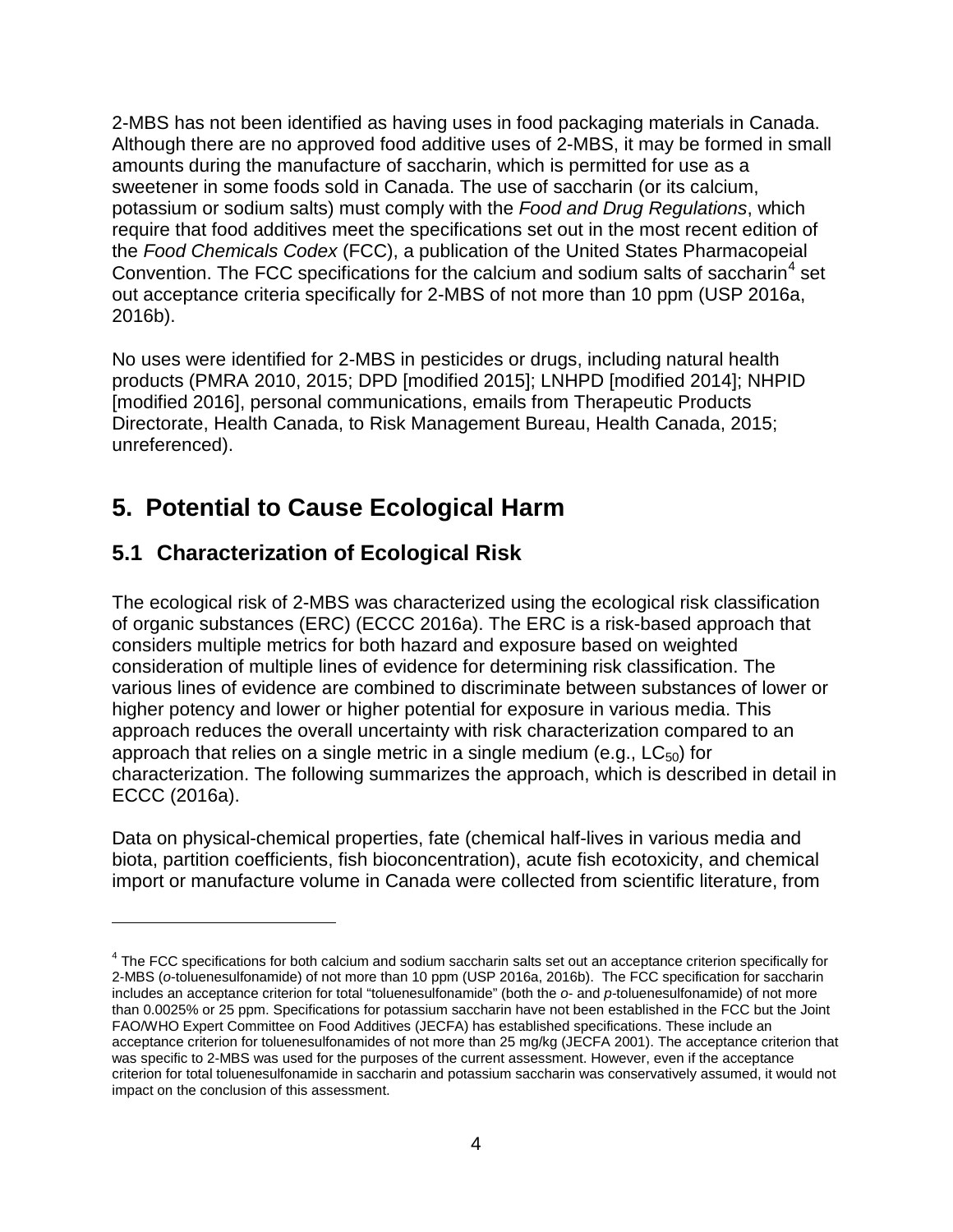available empirical databases (e.g., OECD QSAR Toolbox), and from responses to surveys under section 71 of CEPA or were generated using selected quantitative structure-activity relationship (QSAR) or mass-balance fate and bioaccumulation models. These data were used as inputs to other mass-balance models or to complete the substance hazard and exposure profiles.

Hazard profiles based primarily on metrics regarding mode of toxic action, chemical reactivity, food web-derived internal toxicity thresholds, bioavailability, and chemical and biological activity were established. Exposure profiles were also composed of multiple metrics, including potential emission rate, overall persistence and long-range transport potential. Hazard and exposure profiles were compared to decision criteria in order to classify the hazard and exposure potentials for each organic substance as low, moderate, or high. Additional rules were applied (e.g., classification consistency, margin of exposure) to refine the preliminary classifications of hazard or exposure.

A risk matrix was used to assign a low, moderate or high classification of potential risk for each substance based on its hazard and exposure classifications. ERC classifications of potential risk were verified using a two-step approach. The first step adjusted the risk classification outcomes from moderate or high to low for substances that had a low estimated rate of emission to water after wastewater treatment, representing a low potential for exposure. The second step reviewed low risk potential classification outcomes using relatively conservative, local-scale (i.e., in the area immediately surrounding a point source of discharge) risk scenarios, designed to be protective of the environment, to determine whether the classification of potential risk should be increased.

ERC uses a weighted approach to minimize the potential for both over- and underclassification of hazard and exposure and subsequent risk. The balanced approaches for dealing with uncertainties are described in greater detail in ECCC 2016a. The following describes two of the more substantial areas of uncertainty. Error with empirical or modeled acute toxicity values could result in changes in classification of hazard, particularly metrics relying on tissue residue values (i.e., mode of toxic action), many of which are predicted values from QSAR models. However, the impact of this error is mitigated by the fact that overestimation of median lethality will result in a conservative (protective) tissue residue used for critical body residue (CBR) analysis. Error with underestimation of acute toxicity is mitigated through the use of other hazard metrics, such as structural profiling of mode of action, reactivity and/or estrogen binding affinity. Changes or errors in chemical quantity could result in differences in classification of exposure as the exposure and risk classifications are highly sensitive to emission rate and use quantity. The ERC classifications thus reflect exposure and risk in Canada based on what is believed to be the current use quantity and may not reflect future trends.

Critical data and considerations used to develop the substance-specific profiles for 2- MBS and to determine the hazard, exposure and risk classification results are presented in ECCC (2016b).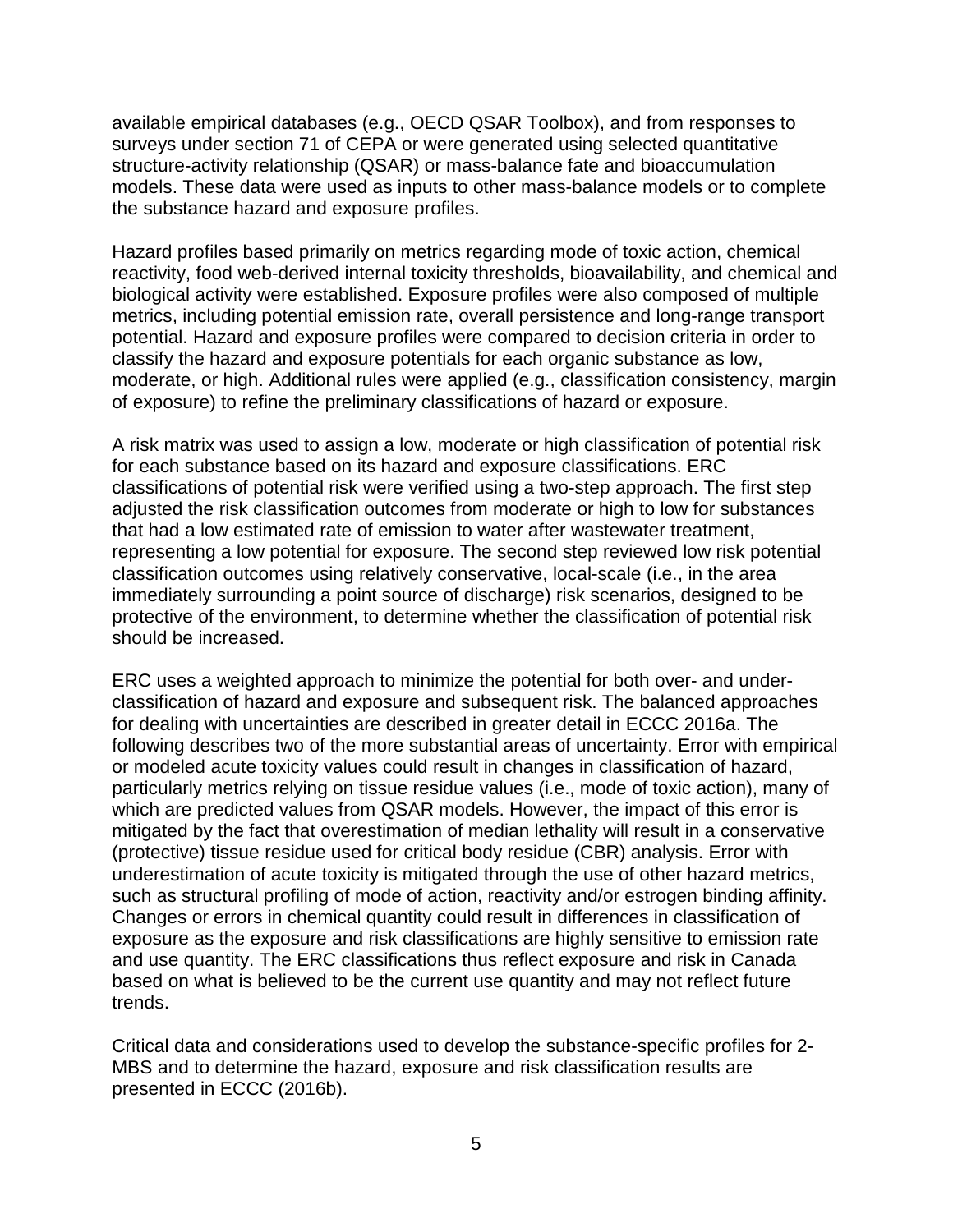Based on low hazard and low exposure classifications according to ERC for 2-MBS, this substance was classified as having a low potential for ecological risk and is therefore unlikely to result in concerns for organisms or the broader integrity of the environment in Canada.

## <span id="page-10-0"></span>**6. Potential to Cause Harm to Human Health**

#### <span id="page-10-1"></span>**6.1 Exposure Assessment**

#### **Environmental media**

No results of measurement were identified for 2-MBS in ambient air or in soil. 2-MBS is not expected to be released to air given its low vapour pressure and high water solubility. It is also not expected to tightly bind to soil, but is expected to leach from soil and enter the water stream based on its high water solubility (1.6 g/L) and its estimated organic carbon-water distribution coefficient (Koc) of 68.

No results of measurement were identified for 2-MBS in Canadian drinking water; however, it was measured in urban water (<0.05 to 0.24  $\mu q/L$ ) in Germany (Richter et al. 2008). As a conservative but realistic approach, the concentration of 2-MBS measured in drinking water in the Berlin study was used to estimate 2-MBS daily intakes from drinking water for the general population in Canada. The maximum estimated daily intake of 2-MBS from drinking water ranged from 1.33  $\times$  10<sup>-6</sup> to 2.56  $\times$  10<sup>-5</sup> mg/kg bw per day for seniors (60 years+) and formula-fed infants (0-0.5 years), respectively.

In a National Research Council of Canada (NRC) Quebec City field study, a mass spectral library search of various substances was conducted on 50 dust samples collected in children's bedrooms during winter. 2-MBS was detected in 4 of the 50 dust samples at concentrations of 1.24-5.89 µg/g (Won and Lusztyk 2011). Maximal daily intake estimates from dust ranged from  $2.05 \times 10^{-7}$  to 2.98  $\times 10^{-5}$  mg/kg bw per day for seniors (60 years+) and infants (0-0.5 years), respectively. These exposure estimates may be considered conservative as they are based on limited data (detection frequency 8%) and use the highest concentration measured (i.e. 5.89  $\mu$ g/g) to estimate exposures.

#### **Food**

Exposure to 2-MBS from food was modelled based on its possible presence as an impurity in the food additive saccharin (USP 2016a, 2016b). Estimated intakes were modelled assuming that saccharin could be present in a broader category of foods than it is actually permitted for use in food sold in Canada and that the saccharin that was added to those foods contained the maximum residue of 2-MBS that would be permitted under current regulatory standards of purity for the calcium and sodium salts of saccharin. Additional information on the parameters used to generate dietary estimates of exposure to 2-MBS is found in Appendix A and B.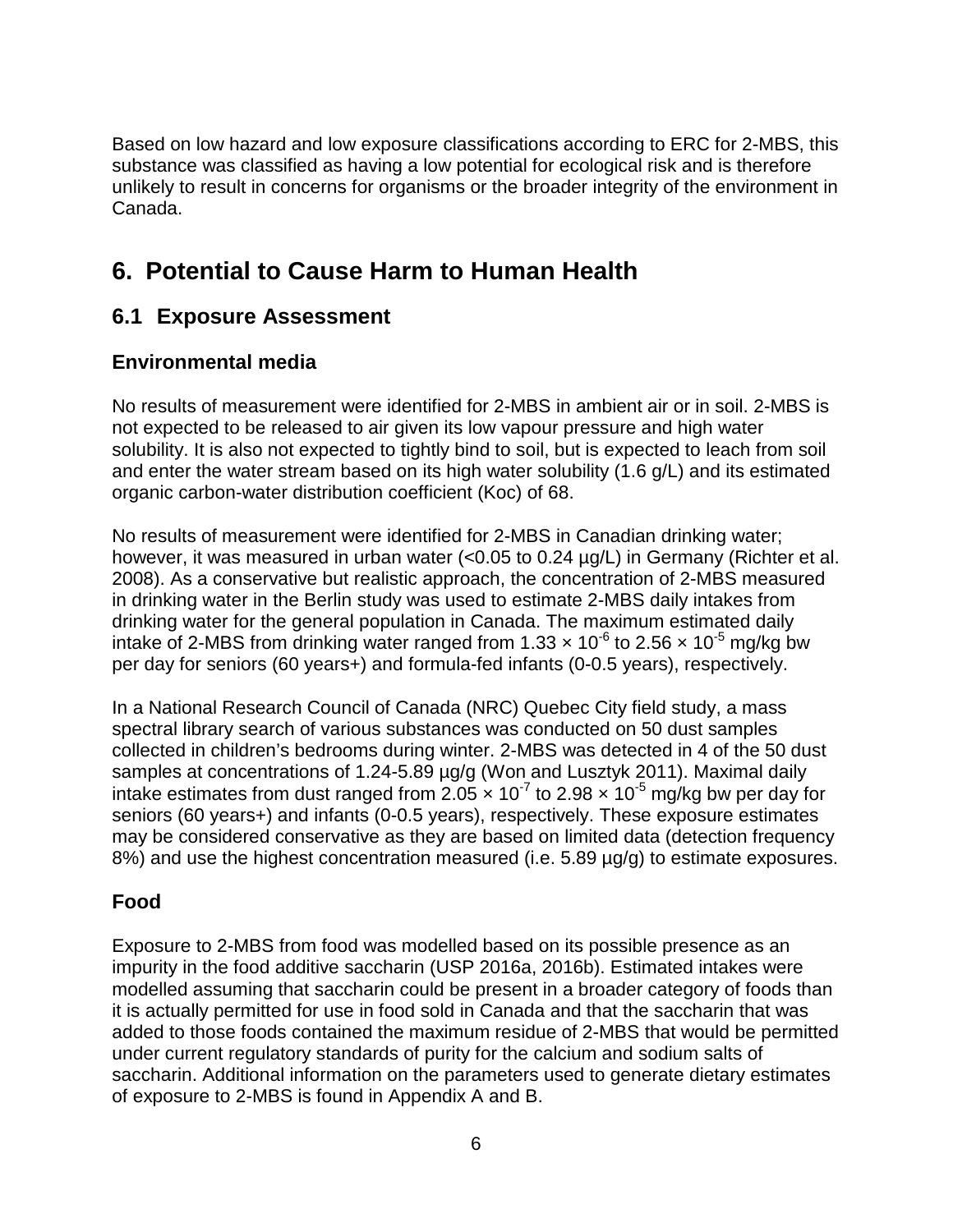Based on these assumptions, estimated dietary intakes of 2-MBS ranged from 1.22  $\times$  $10^{-4}$  to 2.35  $\times$  10<sup>-4</sup> mg/kg bw per day for teenagers (ages 12-19) and toddlers (ages 0.5 to 4), respectively. These estimates are considered to be very conservative for the following reasons: the food categories that were modelled were broad and included foods within that category that were not permitted to contain saccharin; it was assumed that individuals will always choose foods that contain saccharin and that those foods would contain saccharin at the maximum levels of use; and it was further assumed that saccharin always contains residues of 2-MBS at the maximum permitted impurity level.

#### **Products Used by Consumers**

Tosylamide (a mixture of 2-MBS and 4-MBS) is found in a small number of nail polishes at concentrations of 0.1 to 10%, but the concentration of each isomer within these products cannot be determined based on the cosmetic notifications submitted to Health Canada under the *Cosmetic Regulations* (personal communications, emails from Consumer Product Safety Directorate, Health Canada, to Risk Management Bureau, Health Canada, 2015; unreferenced).

Tosylamide is likely added to nail polish to form toluenesulfonamide-formaldehyde resin, which is indicated as a common component of nail polish. Following a database search of patents on the composition of nail polish, both 2-MBS and 4-MBS were found at a concentration of 5% each in nail polishes (Hausen et al. 1995). Exposure estimates were therefore generated for an adult (70.9 kg) applying nail polish containing 5% 2- MBS, and assuming a product amount of 0.05 g per application.

Dermal absorption of 2-MBS is expected to be low based on results from dermal absorption studies on the structurally similar tosylchloramide sodium (CAS RN 127-65- 1). The Danish Environmental Protection Agency reported the use of tosylchloramide sodium data to refine dermal absorption of 2-MBS to 20% in an exposure scenario for a children's toy (Danish EPA 2015). Similarly, in an *in vitro* human dermal skin absorption study (OECD Test Guideline (TG) 428) on the tosylchloramide sodium (CAS RN 127- 65-1), a mean absorption of 9.7 and 20% was obtained following an 8-hour exposure (and a post-exposure time of 16 hours) to 3 and 0.5% tosylchloramide sodium in water, respectively (ECHA c2007-2015). In this screening assessment, dermal absorption of 2- MBS was conservatively assumed to be 20%.

Systemic exposures (via the dermal route) of an adult applying nail polish containing 5% 2-MBS were estimated to be 7.1  $\times$  10<sup>-3</sup> mg/kg bw per application. Inhalation exposure is not expected based on the low vapour pressure of 2-MBS.

According to a Danish survey of chemical substances in toothbrushes, 2-MBS was detected in 3 out of 10 toothbrush samples selected among Aquafresh, Colgate, and a Danish brand (Jordan). Approximately 19.0 and 390 µg of 2-MBS per toothbrush was measured from 2 toothbrushes following a 10-hour incubation in simulated saliva at 37°C. According to the Danish EPA, these concentrations did not result in any health risk to the consumer by oral intake (Svendsen et al. 2004).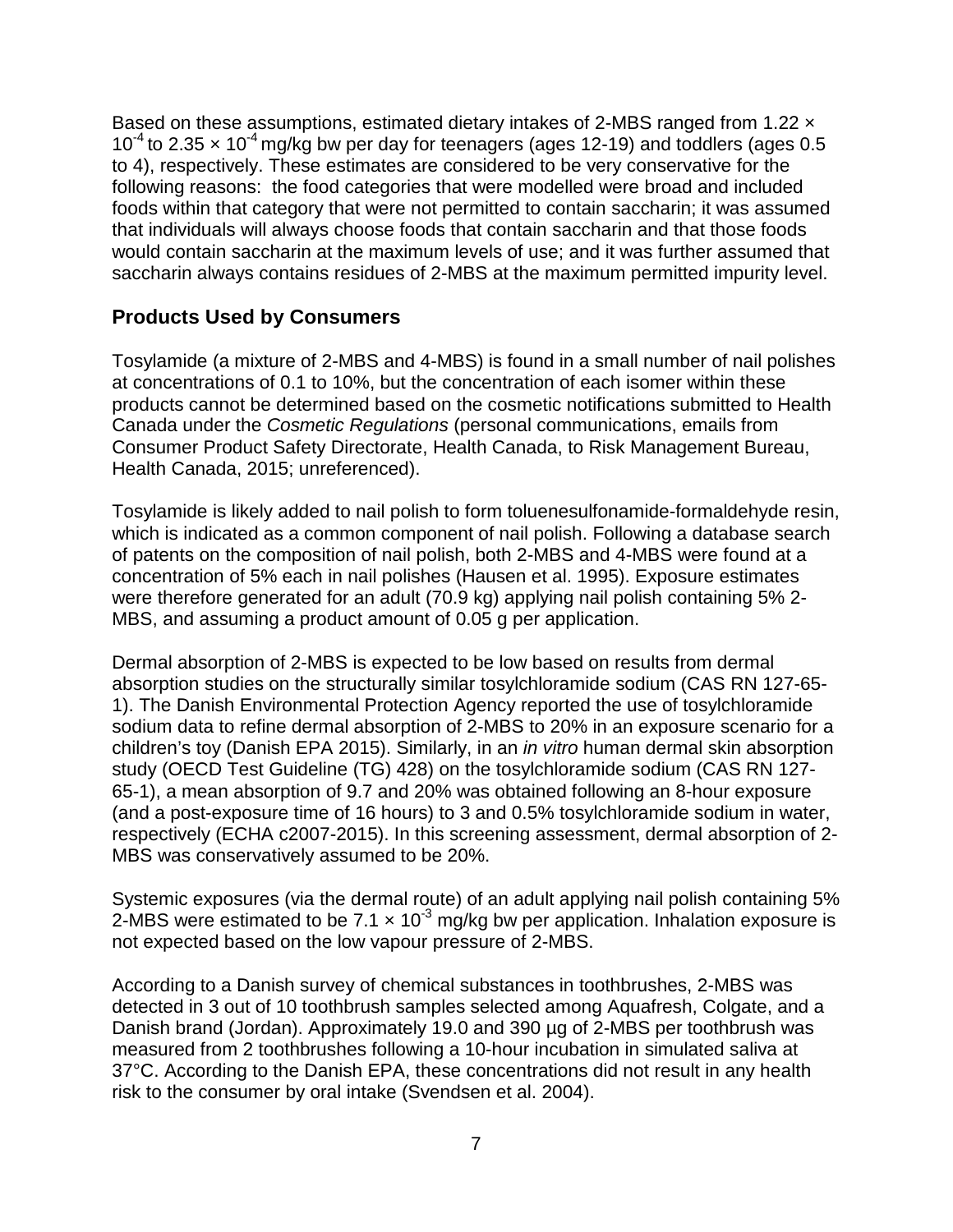In a recent survey of chemical substances in toys, 2-MBS was detected in 3 out of 28 sampled toys on the Danish market, with concentrations ranging from 44 to 210 mg/kg. No health risk was identified for oral or dermal exposure at these concentrations (Danish EPA 2015).

The presence of 2-MBS in toothbrushes and toys is considered to be as a residual from its use as a chemical intermediate for plasticizer resins. Although 2-MBS has not been reported in products other than nail polish in the Canadian marketplace, there is a possibility that it may be found in toys and toothbrushes in Canada. However, exposure to 2-MBS is expected to be low from use of these products compared with that from nail polish, since the majority of the substance would be encapsulated in a plastic matrix; additionally, no health risk was identified by the Danish EPA from exposure to the sampled toothbrushes and toys (Danish EPA 2015).

#### <span id="page-12-0"></span>**6.2 Health Effects Assessment**

The OECD (2002) SIAR summarizes the health effects related to 2-MBS (OECD 2002) and was used to inform the hazard evaluation of this screening assessment.

A literature search was conducted from the year prior to the OECD SIAR (March 2002) to 2015. No health effects studies, which could impact the risk characterization (i.e., result in different critical endpoints or lower points of departure/target margins of exposure than those stated in OECD 2002) were identified.

2-MBS was rapidly eliminated mostly in urine in Wistar rats following oral administration, with approximately 85% in urine within 48 hours in males (300 mg/kg bw) and 43% to 92% in urine within 24 hours in females (20 mg/kg bw to 200 mg/kg bw; slower elimination was observed at larger doses) (Minegishi et al. 1972; Renwick et al. 1978). In human subjects orally given 0.2 mg/kg bw 2-MBS, it was eliminated more slowly than in rats, with about 56% recovery in urine in 24 hours and 86% in 48 hours (Renwick et al. 1978).

There are no repeated-dose dermal studies.

Overall, the genotoxic potential of 2-MBS is considered to be negative (OECD 2002).

Four studies relating to the carcinogenic potential of 2-MBS are discussed below.

In a lifetime feeding study conducted by Schmähl (1978) in Sprague-Dawley (SD) rats, there was a slight increase in papillomas of the bladder in a small number of animals in the mid-dose (20 mg/kg bw per day) and high-dose (200 mg/kg bw per day) groups. Carcinoma in the urinary bladder was observed in only one animal at the high dose. These results show low incidences, late onset, a fairly flat dose response, and a lack of reported urinary bladder hyperplasia. The reliability of the study results is considered to be low due to numerous study limitations.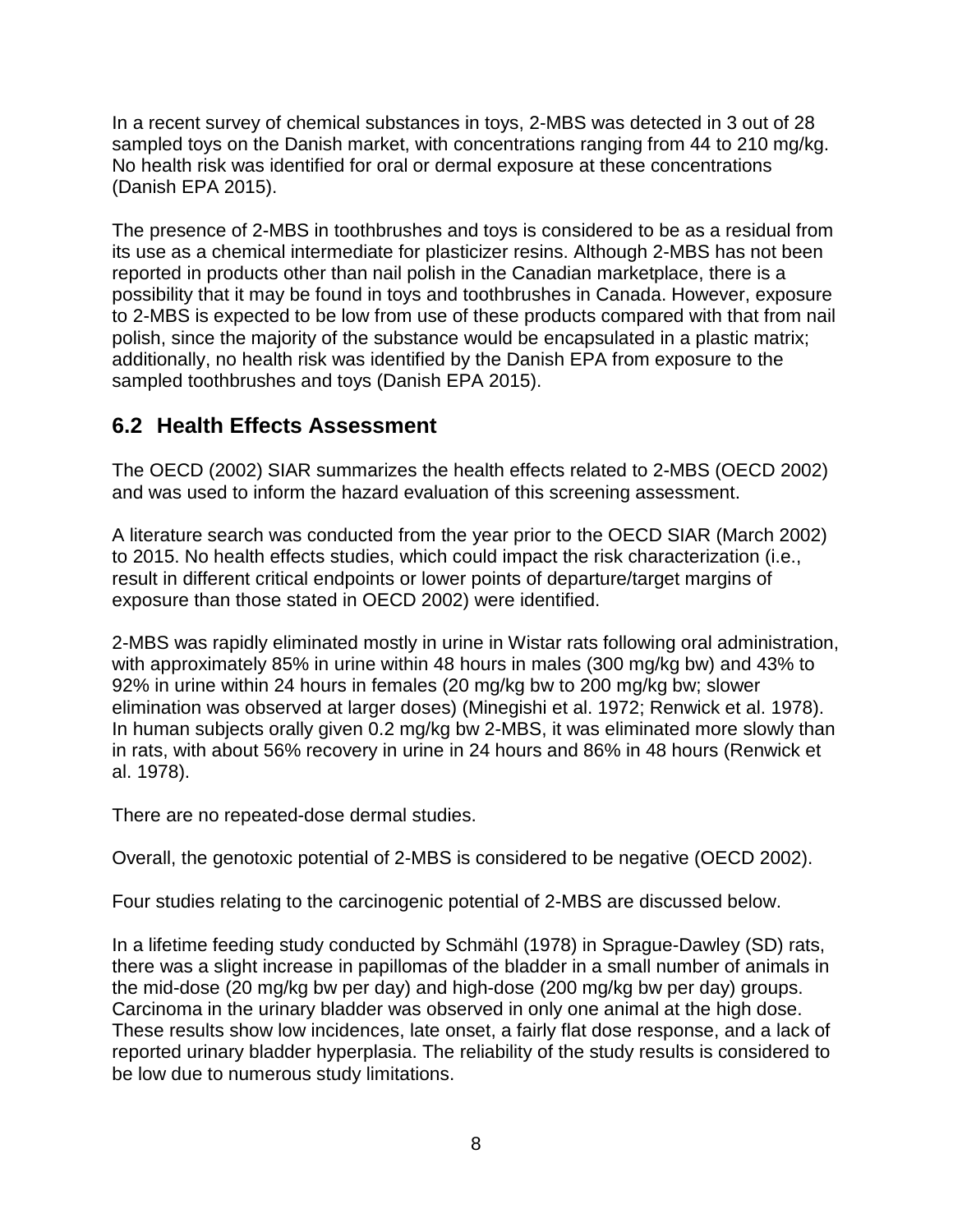A mechanistic study to investigate tumorigenicity conducted by Arnold et al. (1979) included two experiments that showed gestational exposure to 2-MBS elicited a dosedependent increase in microscopic renal and bladder calculi and bladder lesions in SD rats. These effects could potentially lead to tumour development due to irritation of the bladder wall. In the first experiment, 2-MBS was administered via gavage to dams throughout gestation and lactation up to 250 mg/kg bw per day. After weaning, pups were fed equivalent diets and sacrificed at 8, 15, 21 and 105 days postpartum. Results showed a statistically significant dose-dependent increase in incidence of microscopic bladder calculi in urine of 21-day-old pups and 105-day-old rats. In the second experiment, SD rats were exposed to 0, 2.5, 25 or 250 mg/kg bw per day 2-MBS in the diet or 250 mg/kg bw per day 2-MBS with 1% NH4Cl in drinking water to correct the urinary alkalinity to prevent the formation of calculi as suggested by Flaks et al. (1973). Rats were mated within the same group and, after weaning, their pups were administered the same dietary treatment as parental animals. Results from this experiment showed a significant dose-related increase in incidence of microscopic renal calculi and bladder lesions in 8-day-old randomly-selected pups, but not 21 or 105 day pups from dams given 2-MBS diet (no  $NH_4Cl$ ); the addition of 1%  $NH_4Cl$  to the 250 mg/kg bw per day appeared to decrease the formation of calculi as no bladder lesions were observed.

The remaining animals from the second experiment (which included the parental animals and remaining pups) were used in a two-generation lifetime feeding study (Arnold et al. 1980). The administration of 2-MBS throughout lifetime (or termination of experiment at 127 weeks) did not yield a statistically significant or dose-related increase in the incidence of urinary bladder tumours in the parental animals or pups.

Although Schmähl's (1978) carcinogenicity study in SD rats reported a slight increase in urinary bladder tumours, these were deemed equivocal considering the numerous deficiencies noted. Overall, 2-MBS is not considered carcinogenic based on the lack of urinary bladder tumours in the two studies in SD rats by Arnold et al. (1979, 1980), as well as the negative results indicated by the genotoxicity database.

The two-generation study by Arnold et al. (1980) is also relevant to reproductive and developmental toxicity. Statistically significant decreased growth rates and feed intake in both generations and statistically significant decreased litter size were observed in the highest dose groups (250 mg/kg bw per day). Also in these groups, there was a significant decrease in average pup body weight (when adjusted for litter size at 4 days post-partum). Based on these results, the no-observed-adverse-effect level (NOAEL) and lowest-observed-adverse-effect level (LOAEL) for reproductive and developmental toxicity in the presence of maternal toxicity are 25 mg/kg bw per day and 250 mg/kg bw per day, respectively.

In an OECD TG 422 reproductive and developmental oral gavage toxicity study, 2-MBS was administered to SD rats (13/sex/group) at doses of 0, 20, 100 or 500 mg/kg bw per day; males were exposed for 42 days and females were exposed from 4 days premating through day 3 of lactation (MHW 1999). Hematology and clinical chemistry were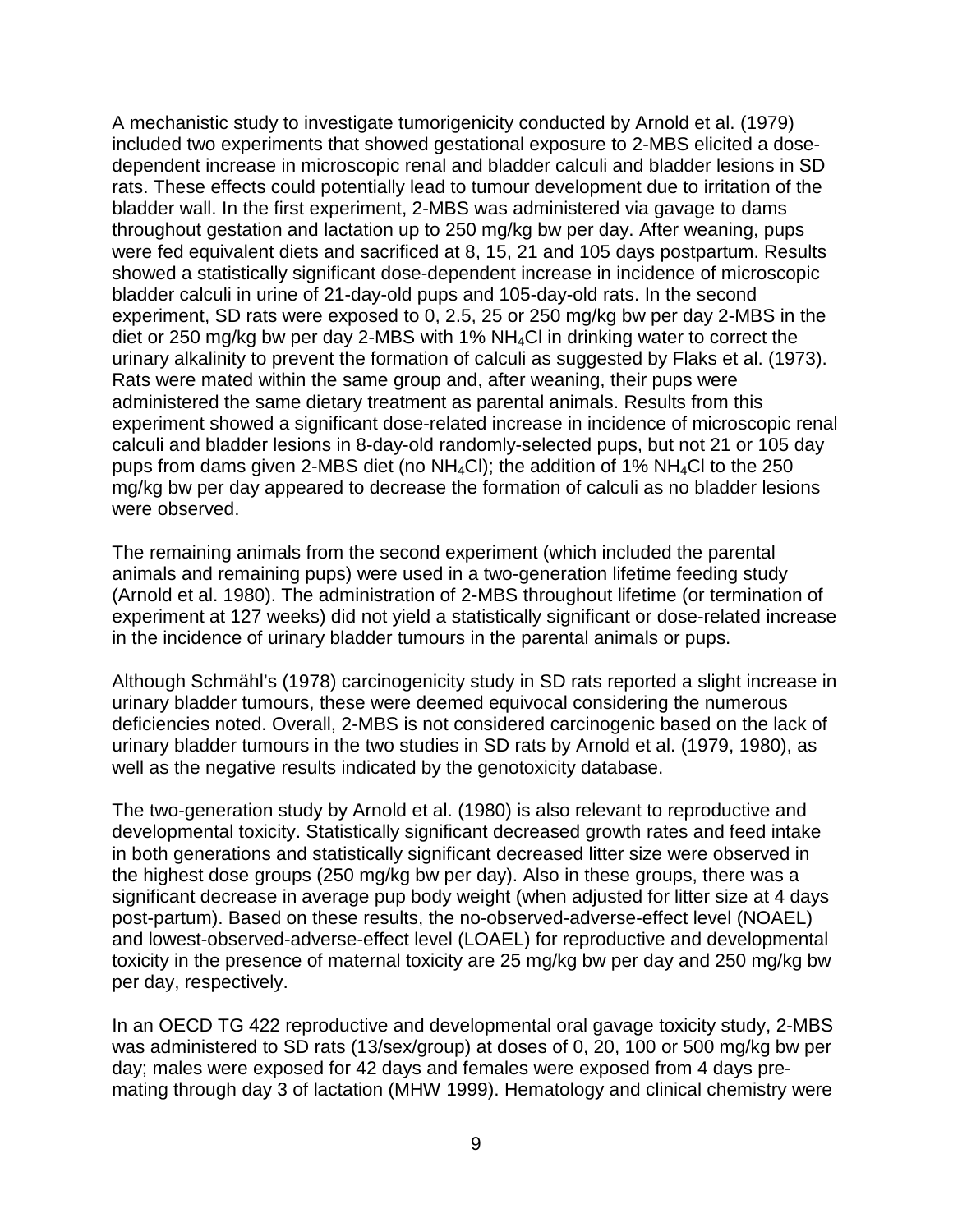only conducted in males. At the mid-dose of 100 mg/kg bw per day and above, significant decreased body weight, increased cholesterol and liver effect (liver hypertrophy with ground glass appearance in both sexes, increased relative liver weight in females) and increased relative kidney weight in males were observed. Significant reduction in body weights of pups was observed at birth and day 4 in both sexes at 500 mg/kg bw per day; lower litter size was also observed but not statistically significant. The NOAEL and LOAEL from this study are considered to be 20 mg/kg bw per day and 100 mg/kg bw per day, respectively.

#### <span id="page-14-0"></span>**6.3 Characterization of Risk to Human Health**

Overall, 2-MBS is not considered genotoxic or carcinogenic. Therefore, characterization of risk in this screening assessment is based on non-cancer effects.

The OECD TG 422 reproductive and developmental toxicity study was identified as an appropriate study for risk characterization. In this study, the NOAEL of 20 mg/kg bw per day and the LOAEL of 100 mg/kg bw per day were identified on the basis of statistically significant decreased body weight, increased cholesterol and liver (increased liver hypertrophy with ground glass appearance in both sexes, increased relative liver weight in females) and kidney toxicity (increased relative kidney weight in males).

The two-generation lifetime feeding rat study (Arnold et al. 1980) was also identified as an appropriate study for risk characterization since the study investigated both parental animals and offspring for a chronic duration. A NOAEL of 25 mg/kg bw per day was based on significant decreased growth rates and feed intake in parental animals and pups and significant decreased litter size and pup body weights at the next dose level (LOAEL of 250 mg/kg bw per day).

Estimated exposures were compared to the NOAELs of 20 to 25 mg/kg bw per day to derive margins of exposure (MOEs) for determination of risk (see Table 6-1 below). These are conservative critical effect levels for characterizing risk for acute exposures.

<span id="page-14-1"></span>

| Table 6-1. Summary of MOEs (based on comparison of exposure to NOAEL range |  |
|----------------------------------------------------------------------------|--|
| of $20 - 25$ mg/kg bw per day).                                            |  |

| <b>Exposure Scenario</b>                                              | <b>Estimated Exposure</b>                                          | <b>MOE</b>        |  |
|-----------------------------------------------------------------------|--------------------------------------------------------------------|-------------------|--|
| Total daily intake from drinking<br>water, dust and food <sup>a</sup> | $2.98 \times 10^{-5}$ to $2.53 \times 10^{-4}$ mg/kg<br>bw per day | 79 000 to 830 000 |  |
| Nail polish (acute, dermal)                                           | 7.1 $\times$ 10 <sup>-3</sup> mg/kg bw                             | 2800              |  |

<sup>a</sup> See Appendix B for total daily intake of 2-MBS from water consumption, dust and food for various age groups.

Margins of exposure range from 2800 to 830 000 are considered adequate to address uncertainties in the exposure and hazard databases.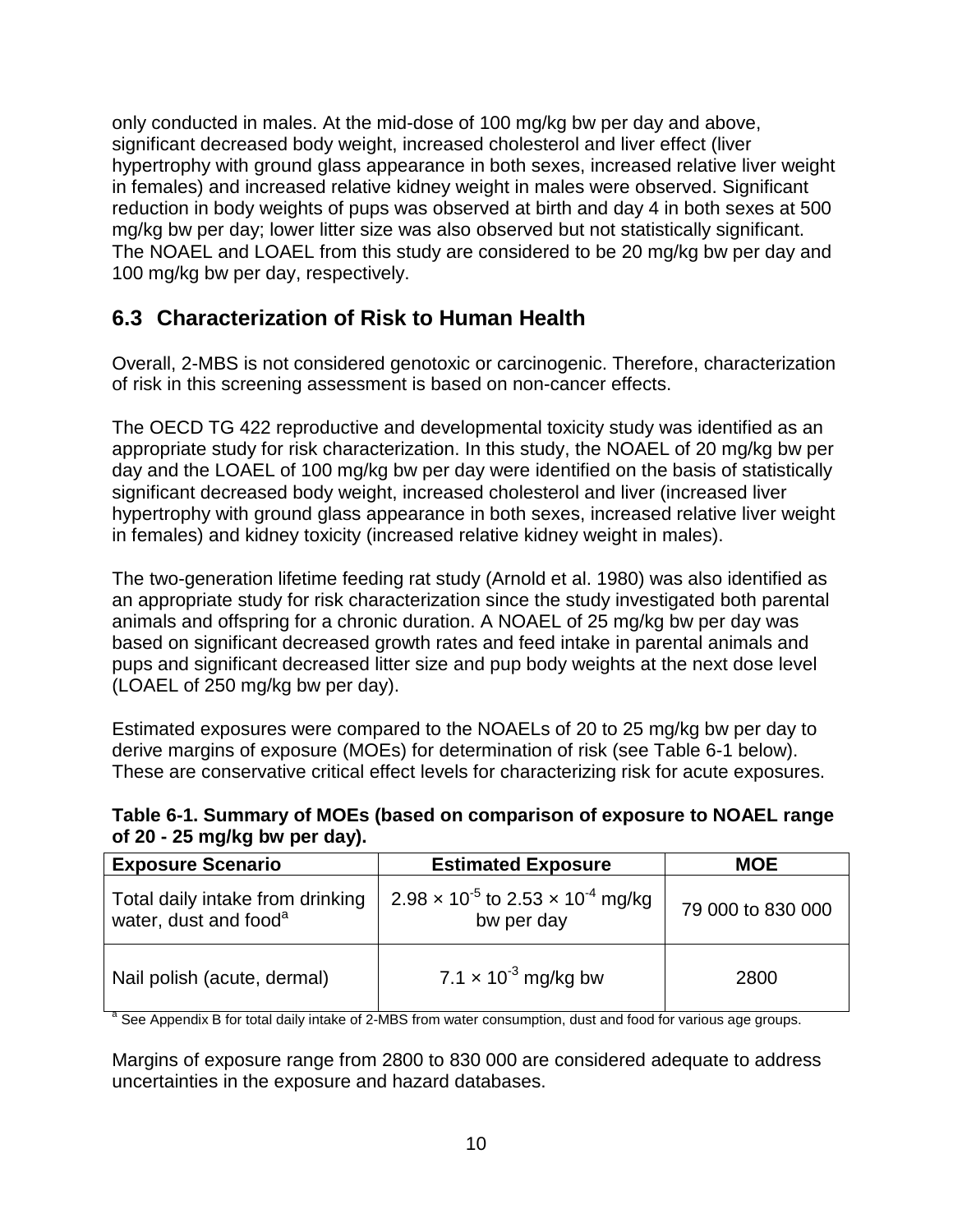#### <span id="page-15-0"></span>**6.4 Uncertainties in Evaluation of Risk to Human Health**

There is uncertainty from the lack of information regarding 2-MBS in products available to consumers other than nail polish in the Canadian marketplace. However, even if 2- MBS was found in toys and toothbrushes at similar concentrations as reported in the Danish assessment (Danish EPA 2015), risk to human health would not be expected.

There is also uncertainty in the use of a 5% concentration of 2-MBS in nail polish formulations that may not be the maximum concentration currently in the Canadian marketplace because reported concentrations, based on notifications submitted to Health Canada (personal communications, emails from Consumer Product Safety Directorate, Health Canada, to Risk Management Bureau, Health Canada, 2015; unreferenced) ranged from 0.1 to 10% for tosylamide, which is a mixture of 2-MBS and 4-MBS.

There is uncertainty with route-to-route extrapolation given the absence of dermal repeat-dose toxicology studies and, accordingly, oral NOAELs and a dermal absorption value were used to derive a MOE for the application of nail polish.

# <span id="page-15-1"></span>**7. Conclusion**

Considering all available lines of evidence presented in this screening assessment, there is low risk of harm to organisms and the broader integrity of the environment from 2-MBS. It is concluded that 2-MBS does not meet the criteria under paragraphs 64(*a*) or (*b*) of CEPA as it is not entering the environment in a quantity or concentration or under conditions that have or may have an immediate or long-term harmful effect on the environment or its biological diversity or that constitute or may constitute a danger to the environment on which life depends.

On the basis of the information presented in this screening assessment, it is concluded that 2-MBS does not meet the criteria under paragraph 64(*c*) of CEPA as it is not entering the environment in a quantity or concentration or under conditions that constitute or may constitute a danger in Canada to human life or health.

Therefore, it is concluded that 2-MBS does not meet any of the criteria set out in section 64 of CEPA.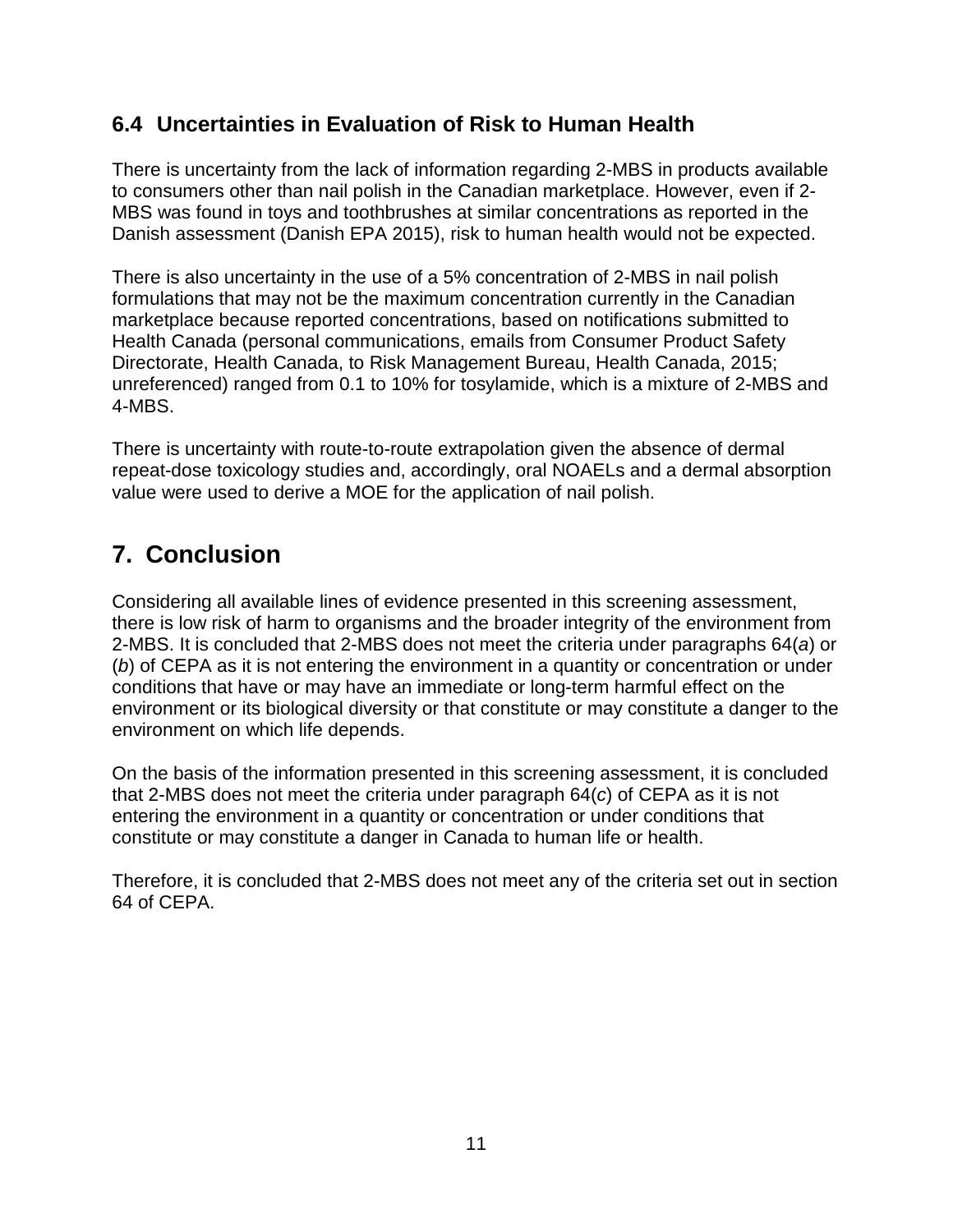### <span id="page-16-0"></span>**References**

Arnold DL, Moodie CA, Grice HC, Charbonneau SM, Stavric B, Collins BT, McGuire PF, Zawidzka ZZ, Munro IC. 1980. Long-term toxicity of *ortho*-Toluenesulfonamide and sodium saccharin in the rat. Toxicol Appl Pharmacol. 52:113–152.

Arnold DL, Moodie CA, McGuire PF, Collins BT, Charbonneau SM, Munro IC. 1979. The effect of ortho toluenesulfonamide and sodium saccharin on the urinary tract of neonatal rats. Toxicol Appl Pharmacol. 51:455–463.

Canada. 1999. *Canadian Environmental Protection Act, 1999*. S.C. 1999, c. 33. Canada Gazette Part III, vol. 22, no. 3. http://laws-lois.justice.gc.ca/eng/acts/C-15.31/.

Canada, Dept. of the Environment. 2012. *Canadian Environmental Protection Act, 1999: Notice with respect to certain substances on the Domestic Substances List*. Canada Gazette, Part I, vol. 146, no. 48, Supplement. http://www.gazette.gc.ca/rp-pr/p1/2012/2012-12-01/pdf/g1-14648.pdf.

[CDAT] Chemical Data Access Tool [database]. [modified 2016 Apr]. . Washington (DC): US Environmental Protection Agency. [accessed 2016 May 10]. http://java.epa.gov/oppt\_chemical\_search/.

ChemIDplus [database]. 1993- . Bethesda (MD): US National Library of Medicine. [accessed 2015 Dec 22]. http://www.chem.sis.nlm.nih.gov/chemidplus/.

[Danish EPA] Danish Environmental Protection Agency. 2015. CMR substances in toys – Market surveillance and risk assessment. Copenhagen (DK): Danish Environmental Protection Agency. [accessed 2015 Dec 23].http://www2.mst.dk/Udgiv/publications/2015/10/978-87-93352-79-7.pdf.

[DPD] Drug Product Database [database]. [modified 2015 Jul 17]. Ottawa (ON): Health Canada. [accessed 2015 Dec 23]. http://webprod5.hc-sc.gc.ca/dpd-bdpp/index-eng.jsp.

[ECHA] European Chemicals Agency. c2007-2015. Registered substances database; search results for CAS RN 88-19-7. Helsinki (FI): ECHA. [updated 2015 Dec 27; accessed 2016 Jan 5]. http://echa.europa.eu/web/guest/information-on-chemicals/registered-substances.

Environment Canada. 2013. DSL Inventory Update data collected under the *Canadian Environmental Protection Act, 1999*, section 71: *Notice with respect to certain substances on the Domestic Substances List.* Data prepared by: Environment Canada, Health Canada; Existing Substances Program.

[ECCC] Environment and Climate Change Canada. 2016a. Ecological Science Approach: Ecological Risk Classification of Organic Substances. [http://www.ec.gc.ca/ese-ees/default.asp?lang=En&n=A96E2E98-1.](http://www.ec.gc.ca/ese-ees/default.asp?lang=En&n=A96E2E98-1)

[ECCC] Environment and Climate Change Canada. 2016b. Gatineau (QC): Data used to create substance-specific hazard and exposure profiles and assign risk classifications in the Ecological Risk Classification of organic substances. Gatineau (QC). Available from: eccc.substances.eccc@canada.ca.

[ECCC, HC] Environment and Climate Change Canada, Health Canada. [modified 2007 Apr 20]. Categorization. Ottawa (ON): Government of Canada. [accessed 2016 Jan 20]. https://www.canada.ca/en/health-canada/services/chemical-substances/canada-approachchemicals/categorization-chemical-substances.html.Flaks A, Hamilton JM, Clayson DB. 1973. Effect of ammonium chloride on the incidence of bladder tumors induced by 4-ethyl-sulfonylnapthalene-1 sulfonamide. J Nat Cancer Inst. 51:2007–2008 [cited in Arnold et al. 1979].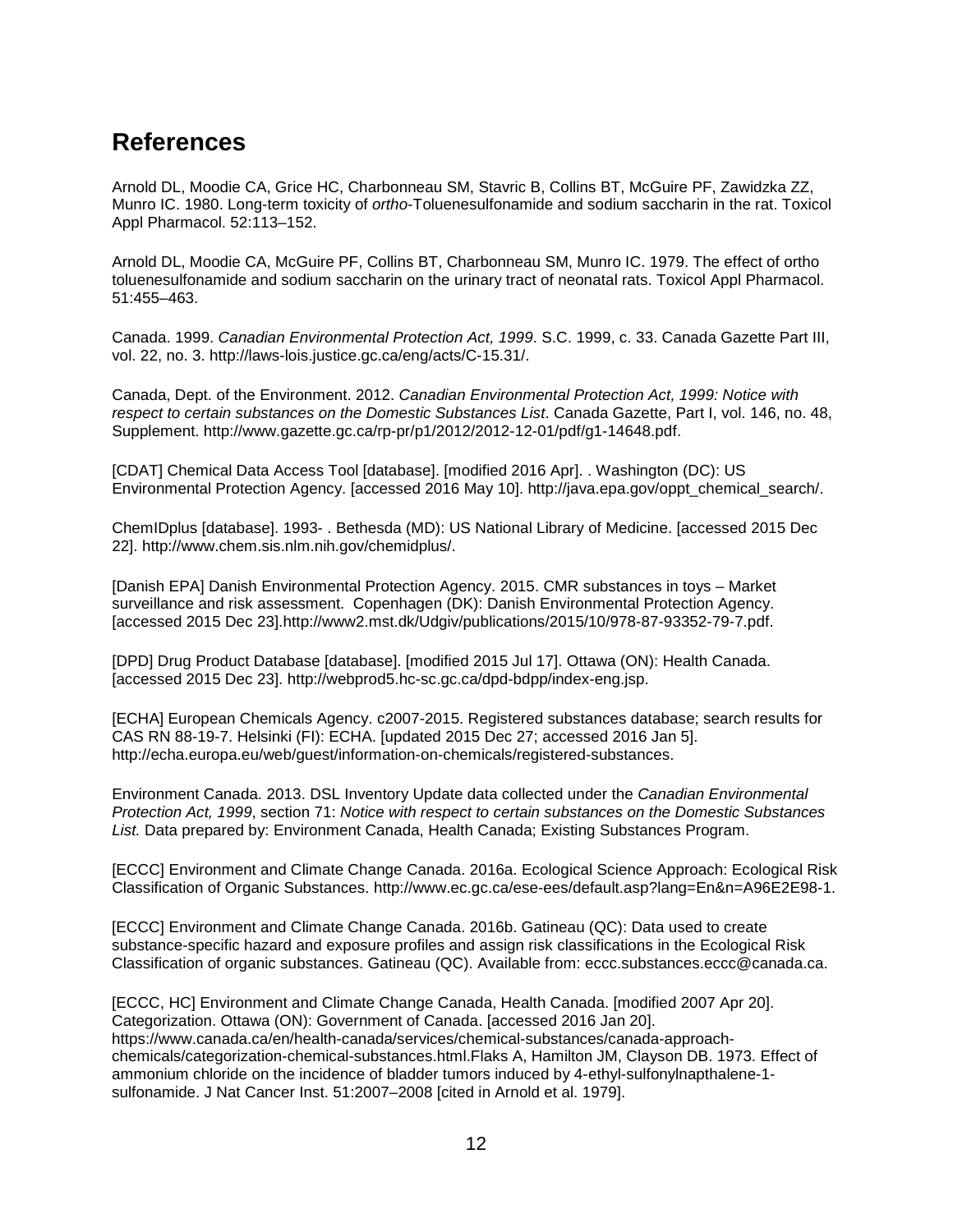Hansch C, Leo A, Hoekman D. 1995. Exploring QSAR: hydrophobic, electronic, and steric constants. Washington (DC): American Chemical Society. 348 p.

Hausen BM, Milbrodt M, Koenig WA. 1995. The allergens of nail polish. (I) Allergenic constituents of common nail polish and toluenesulfonamide-formaldehyde resin (TS-F-R). Contact Dermatitis. 33:157– 164.

Health Canada. 1998. Exposure factors for assessing total daily intake of priority substances by the general population of Canada. Unpublished report. Ottawa (ON): Health Canada, Environmental Health Directorate.

Health Canada. [modified 2016 Feb 25]. List of Permitted Sweeteners (List of Permitted Food Additives). Ottawa (ON): Food Directorate, Health Canada. [accessed 2016 May 10]. http://www.hc-sc.gc.ca/fnan/securit/addit/list/9-sweetener-edulcorant-eng.php.

Hooson J, Hicks RM, Grasso P, Chowaniec J. 1980. Ortho-toluene sulphonamide and saccharin in the promotion of bladder cancer in the rat. Br. J. Cancer. 42:129–147 [cited in OECD 2002].

[HSDB] Hazardous Substances Data Bank [database]]. 1983–. Bethesda (MD): National Library of Medicine (US). [updated 2003 Feb ; accessed 2016 Jan 05]. http://toxnet.nlm.nih.gov/cgibin/sis/htmlgen?HSDB.

[JECFA] Joint FAO/WHO Expert Committee on Food Additives. 2001. Monograph for potassium saccharin. [accessed 2016 Jul]. [http://www.fao.org/ag/agn/jecfa-additives/specs/Monograph1/additive-](http://www.fao.org/ag/agn/jecfa-additives/specs/Monograph1/additive-347-m1.pdf)[347-m1.pdf.](http://www.fao.org/ag/agn/jecfa-additives/specs/Monograph1/additive-347-m1.pdf)

[LNHPD] Licensed Natural Health Products Database [database]. [modified 2014 Feb 27] Ottawa (ON): Health Canada. [accessed 2015 Dec 23]. https://health-products.canada.ca/lnhpd-bdpsnh/index-eng.jsp.

[NHPID] Natural Health Products Ingredients Database [database]. [modified 2015 Nov 23]. Ottawa (ON): Health Canada. [accessed 2015 Dec 23]. http://webprod.hc-sc.gc.ca/nhpid-bdipsn/searchrechercheReq.do?lang=eng.

Marhold J. 1986. Prehled Prumyslove Toxikologie; Organicke Latky. Prague (Czechoslovakia): Avicenum, p. 1073 [cited in OECD 2002].

[MHW] Japanese Ministry of Health and Welfare (Japan). 1999. Toxicity testing reports of environmental chemicals, vol. 7. p. 125–160 [cited in OECD 2002].

Minegishi KI, Asahina M, Yamaha T. 1972. The metabolism of saccharin and the related compounds in rats and guinea pigs. Chem Pharm Bull (Tokyo). 20(7):1351–1356 [cited in OECD 2002].

[OECD] Organisation for Economic Co-operation and Development. 2002. SIDS initial assessment report: o-Toluenesulfonamide. CAS No. 88-19-7. SIAM [SIDS Initial Assessment Meeting] 14; 2002 March; Paris, France. [accessed 2015 Oct 13]. http://webnet.oecd.org/HPV/UI/handler.axd?id=ac8cdf12-8690-4c02- 8f21-804255df8ea9.

[PMRA] Pest Management Regulatory Agency. 2010. PMRA list of formulants. Ottawa (ON): Health Canada, PMRA. HC Pub No.: 100460, Cat. No.: H114-22/2010E. [accessed 2015 Dec 22]. http://publications.gc.ca/collections/collection\_2010/arla-pmra/H114-22-2010-eng.pdf.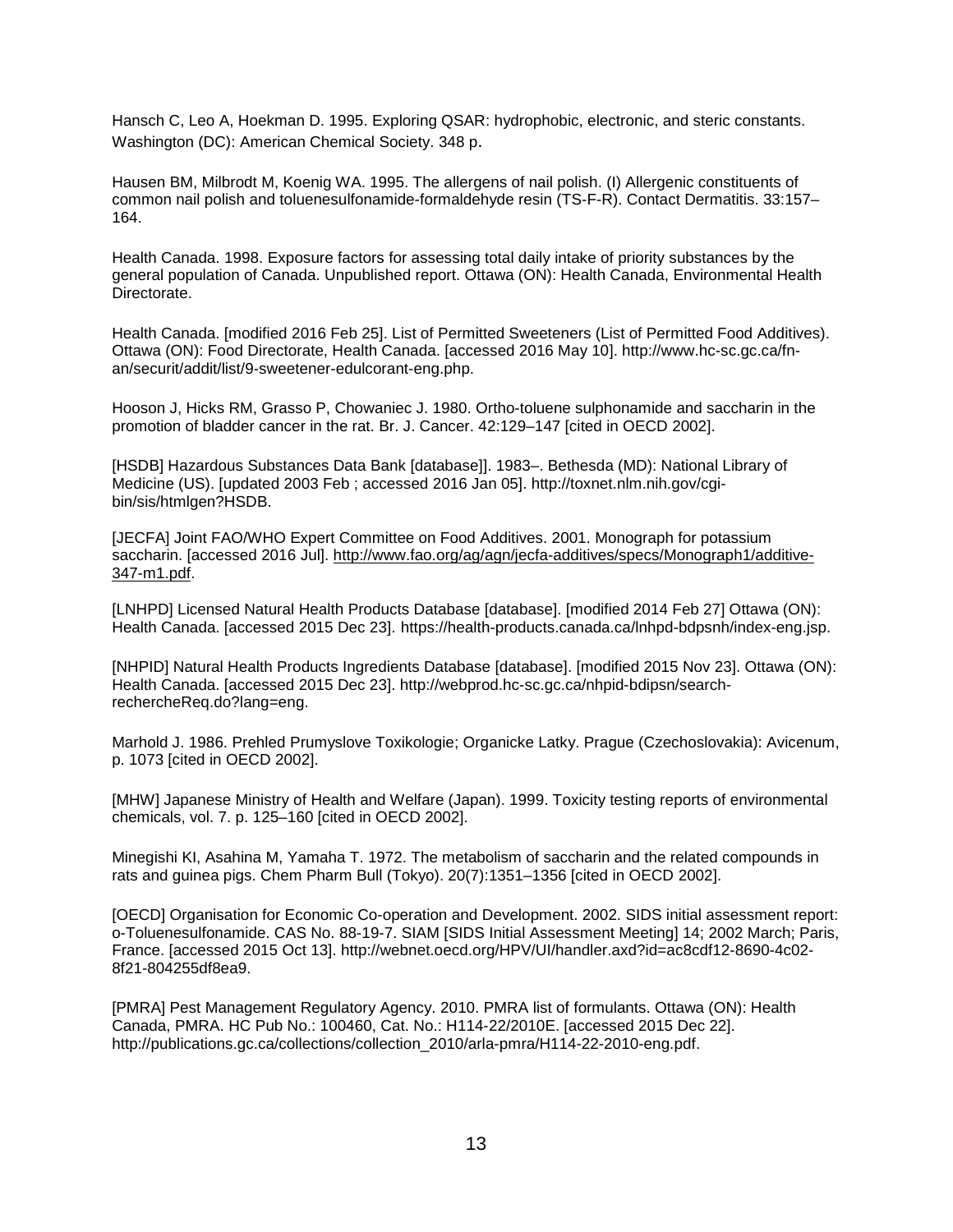[PMRA] Pest Management Regulatory Agency Pesticide Product Information Database [database]. 2015. Ottawa (ON): Pest Management Regulatory Agency, Health Canada. [accessed 2015 Dec 22]. http://prrp.hc-sc.gc.ca/pi-ip/index-eng.php.

Renwick AG, Ball LM, Corina DL, Williams RT. 1978. The fate of saccharin impurities: The excretion and metabolism of toluene-z-sulphonamide in man and rat. Xenobiotica. 8(8):461–474 [cited in OECD 2002].

Richter D, Massmann G, Dünnbier U. 2008. Identification and significance of sulphonamides (p-TSA, o-TSA, BSA) in an urban water cycle (Berlin, Germany). Water Res. 42:1369–1378.

[RIVM] Rijksinstituut voor Volksgezondheid en Milieu [National Institute for Public Health and the Environment (NL)]. 2006. Cosmetics fact sheet: To assess the risks for the consumer. Updated version for ConsExpo 4 [Internet]. Bilthoven (NL): RIVM (National Institute for Public Health and the Environment). Report No.: 320104001/2006. www.rivm.nl/bibliotheek/rapporten/320104001.pdf.

Schmähl D. 1978. Experiments on the carcinogenic effect of ortho-toluol-sulfonamid (OTS). Z Krebsforsch Klin Onkol. J Cancer Res Clin Oncol. 91(1):19–22 [cited in OECD 2002].

Svendsen N., Pedersen SF, Hansen OC, Mossing JT, Bernth N. 2004. Survey of chemical substances in toothbrushes. Survey of chemical substances in consumer products. Survey 42. http://eng.mst.dk/media/mst/69125/42.pdf.

[USP] United States Pharmacopeia. 2016. Food Chemicals Codex. Monograph for calcium saccharin. 10<sup>th</sup> edition. Rockville (MD): United States Pharmacopeial Convention. [accessed 2016 Jul]. [http://www.usp.org/store/products-services/food-chemicals-codex-fcc.](http://www.usp.org/store/products-services/food-chemicals-codex-fcc)

[USP] United States Pharmacopeia. 2016. Food Chemicals Codex. Monograph for sodium saccharin. 10<sup>th</sup> edition. Rockville (MD): United States Pharmacopeial Convention. [accessed 2016 Jul]. [http://www.usp.org/store/products-services/food-chemicals-codex-fcc.](http://www.usp.org/store/products-services/food-chemicals-codex-fcc)

[VWA] Voedsel en Waren Autoriteit. 2005. Screening of plastic toys for chemical composition and hazards-Market surveillance in the Netherlands. Report No.: ND05o610/01. [accessed 2015 Dec 23]. https://www.nvwa.nl/txmpub/files/?p\_file\_id=11243.

Wilson R, Jones-Otazo H, Petrovic S, Mitchell I, Bonvalot Y, Williams D, Richardson GM. 2013. Revisiting dust and soil ingestion rates based on hand-to-mouth transfer. Hum Ecol Risk Assess. 19(1):158–188. [http://www.tandfonline.com/doi/full/10.1080/10807039.2012.685807.](http://www.tandfonline.com/doi/full/10.1080/10807039.2012.685807)

Won D, Lusztyk E. 2011. Chemicals Management Plan Health Canada moderate priorities: Data gathering on chemicals released to indoor air of residences from building materials and furnishings. Final Report. Ottawa (ON): NRC-CNRC. 158 p. Report No.: B3332.2.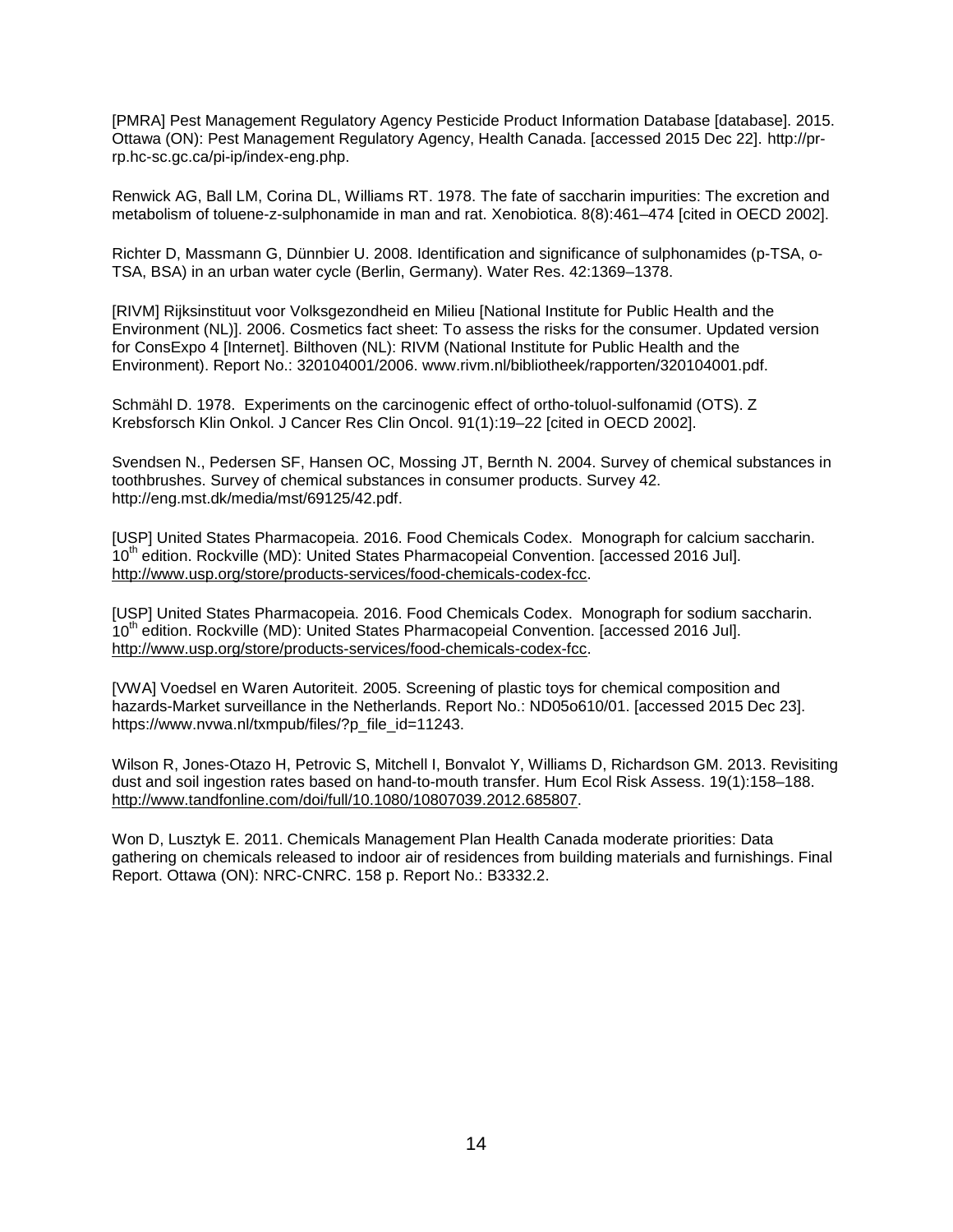## <span id="page-19-0"></span>**Appendix A. Exposure factors used to derive estimates from environmental media**

Exposures from environmental media (i.e., drinking water, dust and food) were estimated for different age groups based on Health Canada's exposure factors for the general population of Canada (Health Canada 1998). The relevant exposure factors are summarized in Table A-1.

| Age groups <sup>a</sup>    | Body weights <sup>a</sup><br>(kg) | Water intake <sup>a</sup> (L<br>per day) | <b>Dust ingestion</b><br>rate <sup>b</sup> (mg per day) |
|----------------------------|-----------------------------------|------------------------------------------|---------------------------------------------------------|
| Infants $(0-6 \text{ mo})$ | 7.5                               | $0.8^{\circ}$ or $0.3^{\circ}$           | 38                                                      |
| Toddlers $(0.5-4$ yr)      | 15.5                              | 0.2                                      |                                                         |
| Children (5-11 yr)         | 21.0                              | 0.4                                      | 31                                                      |
| Teenagers (12-19 yr)       | 59.4                              | 0.4                                      | 2.2                                                     |
| Adults (20-59 yr)          | 70.9                              | 0.4                                      | 2.5                                                     |
| Seniors (≥60+ yr)          | 72.0                              | 0.4                                      | 2.5                                                     |

**Table A-1. Health Canada's exposure factors for the general population of Canada**

Abbreviations: mo, months; yr, years.

a Based on Health Canada's exposure factors for the general population of Canada (Health Canada 1998).<br>
b Based on Wilson et al. 2013.<br>
c Assumed to be formula-fed, intake of water is for powder formula.<br>
d Assumed to cons

## <span id="page-19-1"></span>**Appendix B. Estimates of daily intake from food and estimates for total daily intake from water, dust and food**

Estimates of dietary intake of 2-MBS were generated based on potential exposure to 2- MBS as an impurity in foods that are permitted to contain saccharin (USP 2016a, 2016b).

Although saccharin is only permitted for use as a food additive in certain foods (Health Canada [modified 2016]), the conditions of its use were applied to a much broader category of food for the purposes of the assessment. The exposure assessment is considered to be a very conservative approach due to the following assumptions:

- All food-grade saccharin contains 2-MBS as an impurity and the 2-MBS is at the maximum permitted level of 10 ppm;
- All fruits and fruit products contain 2 µg of 2-MBS per kg of food (assuming that all foods in this category would contain the maximum level of saccharin that is permitted in unstandardized fruit spreads, or 0.02%);